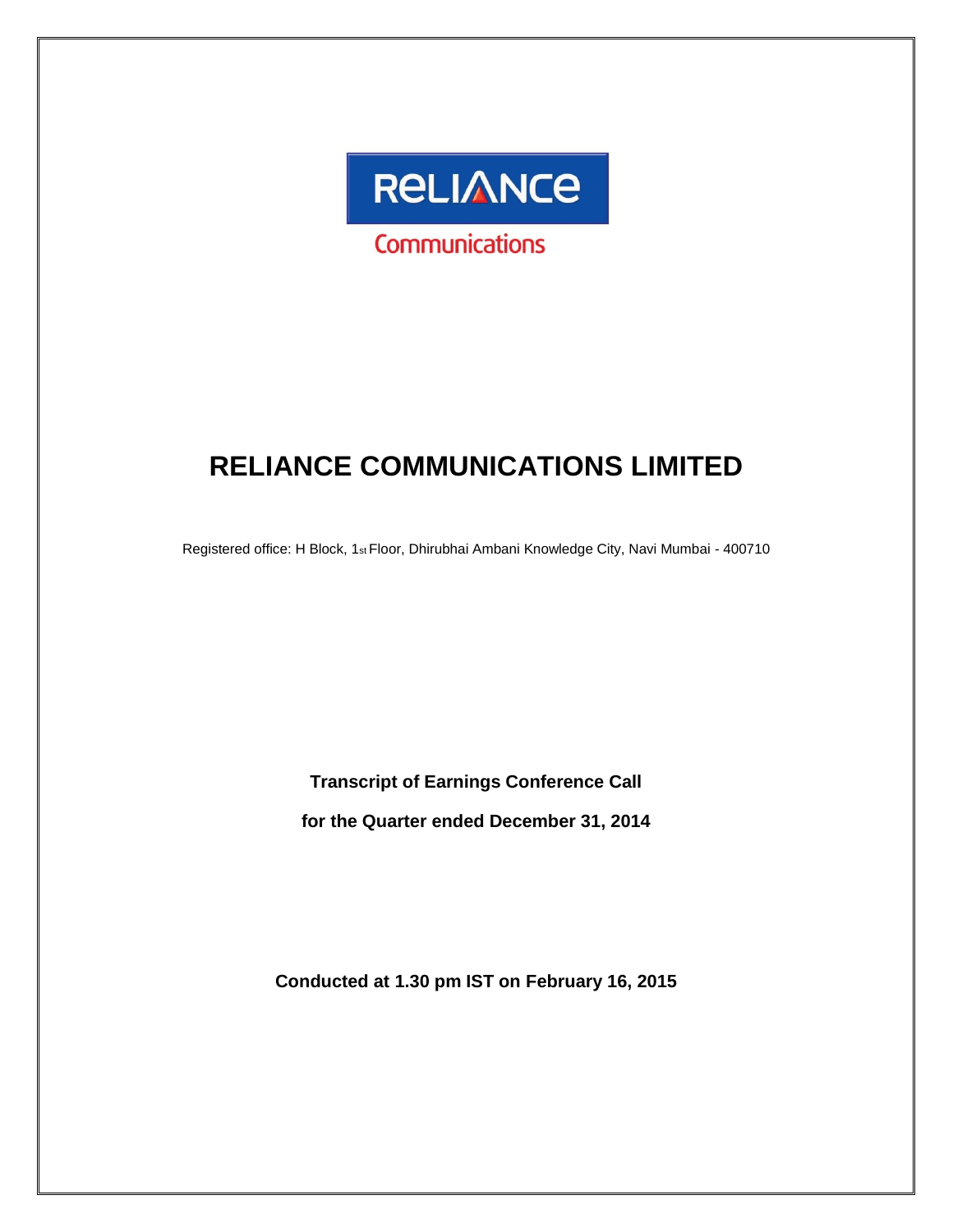#### **Moderator**

Thank you for standing by and welcome to Reliance Communications' global earnings conference call on the Reliance Audio Conferencing platform.

This is Mamta, the moderator for this conference.

At this time, all the participants are in listen-only mode. There will be a presentation followed by a question and answer session at which time if you wish to ask a question, please press \*1 on your telephone. Please be advised, this conference is being recorded today.

Today, we have the senior management team from Reliance Communications namely Mr. Vinod Sawhny (CEO – Reliance Communications), Mr. Gurdeep Singh (CEO – Wireless business), Mr. Bill Barney (CEO - GCX), Mr. Deepak Khanna (CEO – Enterprise business), Mr. Punit Garg (CEO – Carrier business), Mr. Manikantan Iyer (CFO – Reliance Communications), Mr. Rory Cole (CFO – GCX) and Mr. Anil Ladha (Head – Investor Relations).

The call will begin with some key observations by the management followed by a question and answer session. I must remind you that the overview and discussions today may include some forward-looking statements that must be viewed in conjunction with the risks that the company faces.

I hand over the call now to Mr. Vinod Sawhny. Thank you.

#### **Vinod Sawhny**

Thanks, Mamta. Good Afternoon and welcome to our third quarter 2015 earnings conference call. I have with me the senior management team of Reliance Communications. On behalf of us all, Thank you for joining the call.

On February 13, 2015, our Board of Directors adopted the results for the third quarter of the financial year 2014-15 ending December 31st, 2014. The Media Statement, Quarterly Report and the Results have been uploaded on our web site and I trust you have had a chance to go through the same.

To begin with, let me take you through the key financial & operational highlights for the quarter: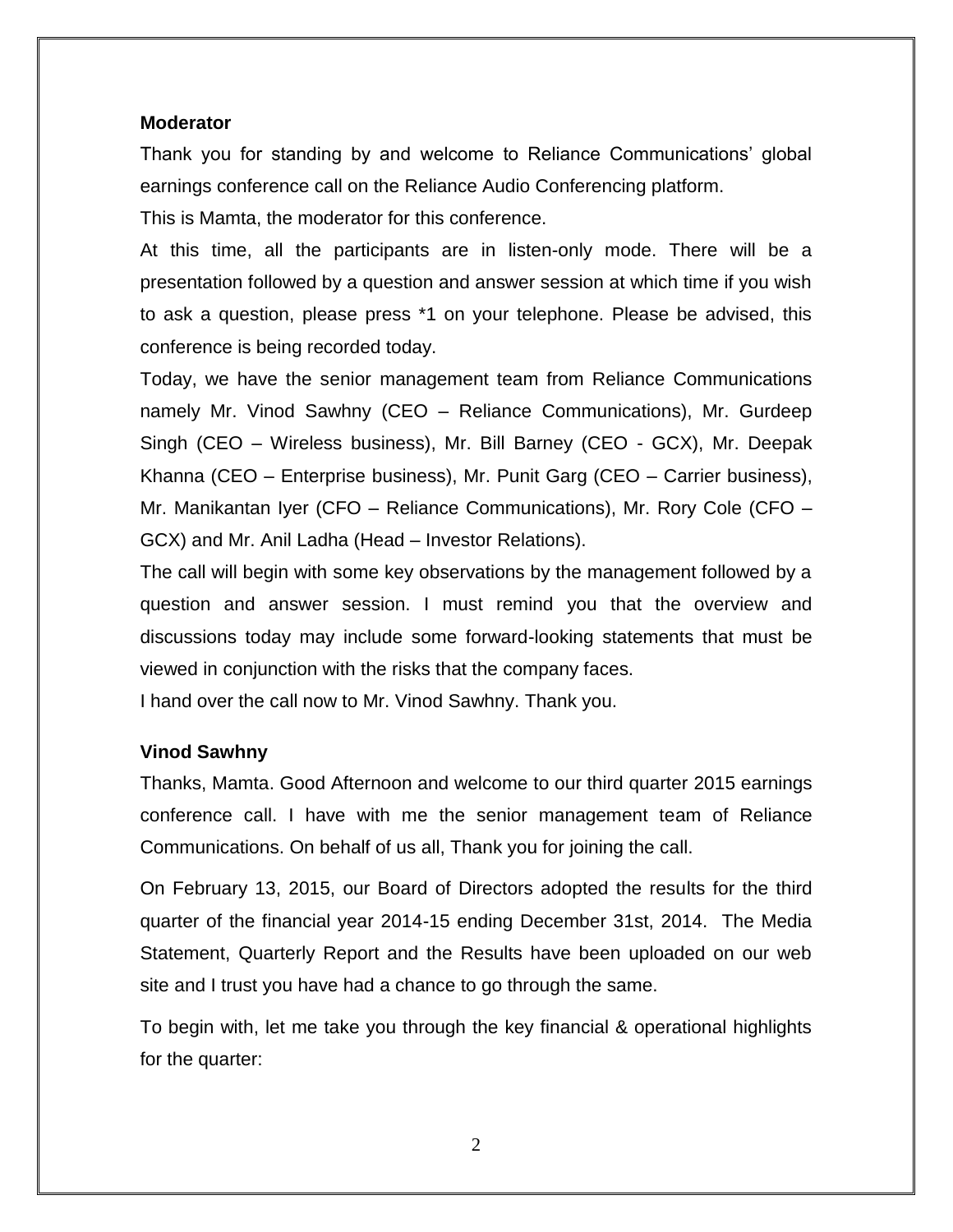- **PAT:** Profit After Tax for the quarter stands at Rs. 201 Cr, a very robust sequential increase of 31% & 85% YoY. This is led by a significant decrease in interest outgo by 13% YoY in net finance costs as a consequence of our ongoing deleveraging efforts. Our profitability has been further bolstered with improvement in our business performance, especially in data.
- **Revenue & EBITDA:** Overall, Q3 revenues are at Rs. 5469 Cr, up 1.2 % from Rs. 5403 Cr in Q2. Q3 EBITDA is at Rs. 1851 Cr, up 1.3% from Rs. 1827 Cr in Q2. India operations revenues grew 3% and Global operations revenues significantly increased by 23% Q-o-Q.
- **EBIDTA margin:** Q3 EBITDA margin is maintained at a very healthy 33.8%.
- **Free Cash Flow:** RCOM generated operational cash flow (EBITDA) of Rs. 1851 Cr in Q3, paid net finance charges of Rs. 652 Cr and invested Rs. 348 Cr on capex during the quarter. RCOM remains free cash flow (FCF) positive and this is expected to continue going forward.
- **RPM & ARPU**: In Q3, overall RPM has sequentially increased to 45.2 paisa from 44.4 paisa; an improvement of 1.8%. ARPU for the quarter is Rs.142, up by 3.6 % on a sequential basis. We have improved RPM with tariff hikes, strong focus on paid & profitable minutes, and increase in data usage.
- **Data Subs & Traffic:** Total data traffic was 76.4 Billion MB in Q3, up 16.2% Q-o-Q and 83.3% Y-o-Y. Our data growth has been robust - overall data customer base has grown by 5.7% Q-o-Q to 31.4 million; and 3G customers have increased 10.6 % Q-o-Q to 16.7 million.

*These numbers are the result of our ongoing strategic initiatives around data, our continuous innovation and leadership in the B2B segment and our laser sharp focus on operational & financial efficiencies*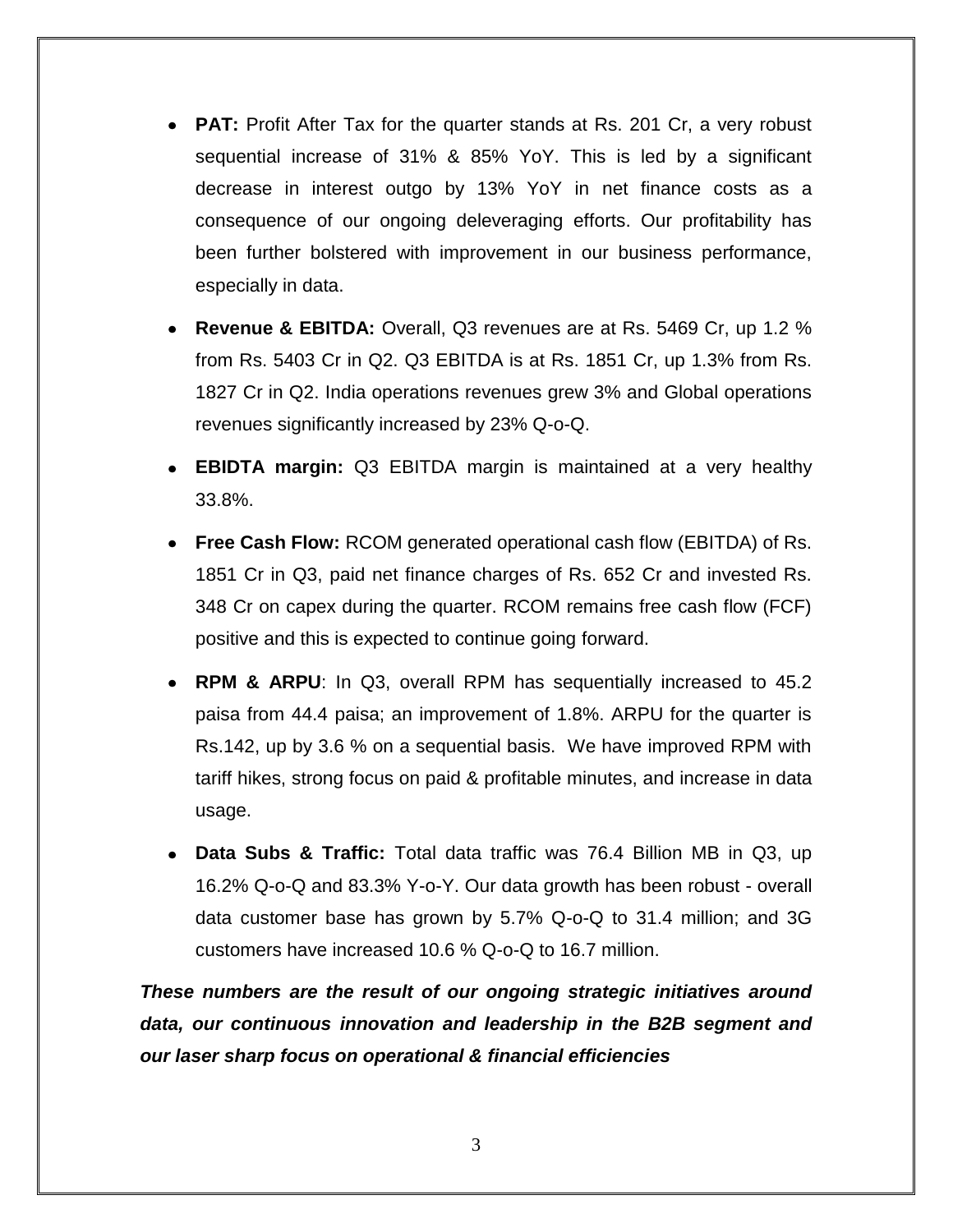*I* would now want to take this opportunity to share our viewpoints on the *upcoming spectrum auctions and other key regulatory issues*

#### **Spectrum auctions**

The spectrum auctions, as you are aware, are to be held the  $4<sup>th</sup>$  of March 2015. All major operators have a large number of circles coming up for renewal impacting a substantial portion of their revenues.

RCOM has 7 circles (2 Category B and 5 Category C) coming up for renewal. In Orissa, HP & NE, ample spectrum is on the block across bands. We have requested DoT to make an additional 20 MHz in 1800 MHz band to be made available for auction in our other renewal circles - WB, Bihar, MP and Assam. This is concomitant with DoT's stand of ensuring 150 MHz of spectrum for commercial use per circle (inclusive of 55 MHz of 1800 MHz spectrum). In any case, RCOM has several fall back options in each of the 7 circles & sees no financial or operational risk to its business in any of them.

As you can well understand, we will not be able to delve into the specifics of our auction strategy. However, you can be rest assured that RCOM is well equipped and shall participate in the auctions with great financial prudence and will balance the interests of both our subscribers and our investors.

#### **Spectrum sharing & trading**

The regulator gave its recommendations on guidelines for spectrum trading on 28 Jan 14 and spectrum sharing on 21 Jul 14. From indications drawn from recent media reports, we expect the government to notify final guidelines shortly after the forthcoming auctions are over. Spectrum trading and sharing would help operators augment their spectrum holdings without participating in spectrum auctions. It would also improve utilization of existing spectrum and have a very positive impact on service quality. From a financial standpoint, it would enable operators to monetize unutilized spectrum in their portfolios which is a big plus for the overall industry.

#### **Regulatory clarity on M&A guidelines**

The industry eagerly awaits revamped Mergers & acquisition Guidelines that will provide the necessary impetus to on-ground consolidation activity resulting in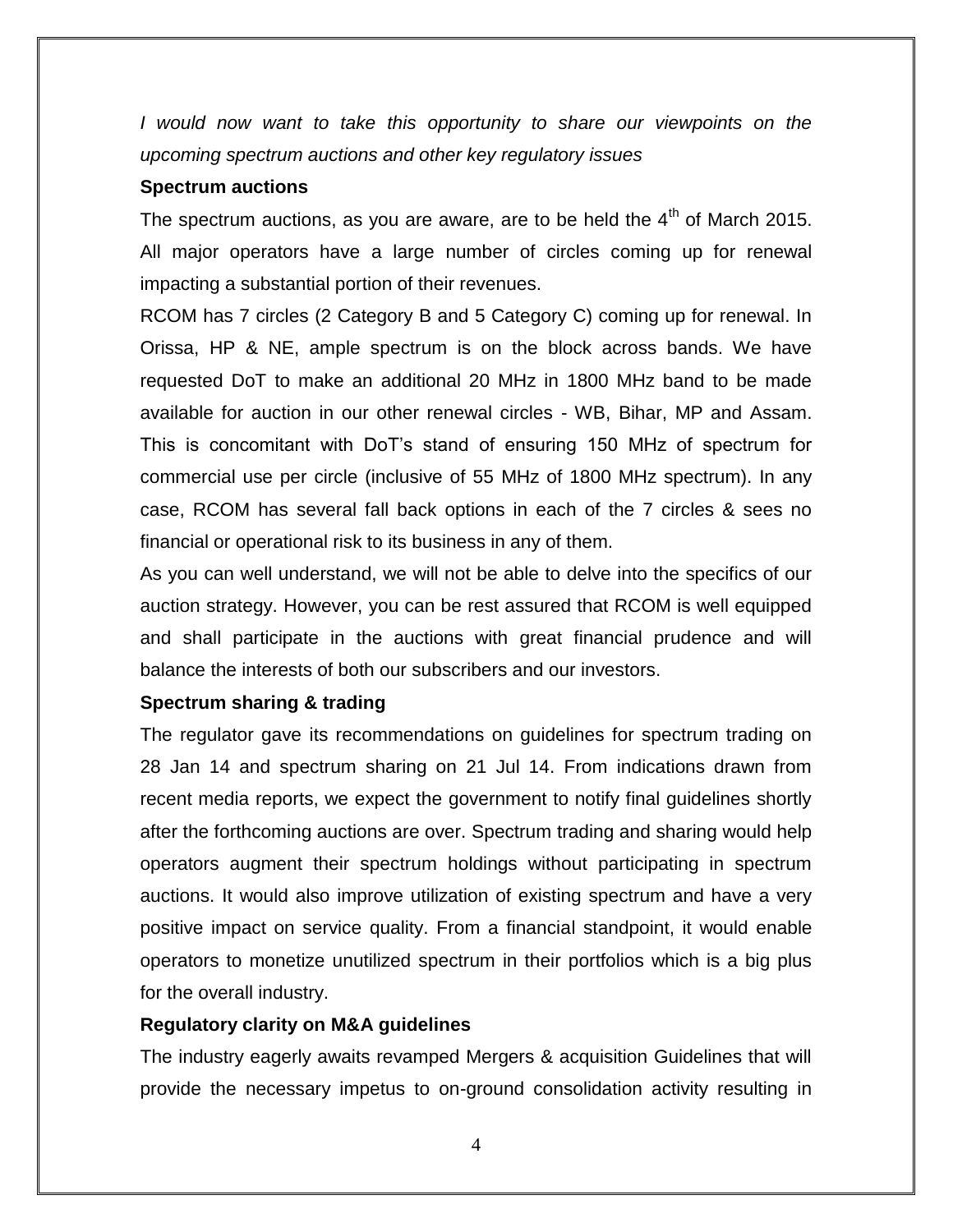further reduction in overall competitive intensity. This will help operators in implementing tariff corrections for better alignment with their cost structures and result in significant improvement in financial parameters.

## **I would now want to highlight RCOM's initiatives in data, a space whose importance for the overall industry is on an explosive upswing**

A major chunk of incremental industry revenues are attributable to data with nearly 50% or more incremental revenues for operators being driven solely by data. We are right in the midst of the data led revolution. This data growth is being fuelled by broad based smartphone adoption and consequent spurt in demand

Smartphone shipments reached 21.6 Million in the quarter ending Dec 2014, a staggering annual growth of 90%. 64% of smartphone shipments last quarter were < USD200 underlining device affordability as one of the key strategic drivers of mass adoption.

The overall smartphone base in the country stands at nearly 140 Million and with over 837 million active mobile users in the country, we believe that it still is early days for the data surge story and huge headroom exists for even more explosive growth.

*RCOM is well poised to participate and lead in this future growth with all key enabling elements in place –excellent data network, strong device proposition, & strong ongoing traction in the data ecosystem supported by superior customer propositions & experience*

### **Strengthening of our network proposition**

RCOM continues to invest to bring superior network experience to all its customers. We have launched our Rev B services in 5 cities - Chennai, Bangalore, Mumbai, Pune and Hyderabad, which will enable our customers to access data speeds up to 14.7 Mbps. This service on the 800 MHz spectrum band provides the best indoor coverage, and is carried on our 100 Mbps

5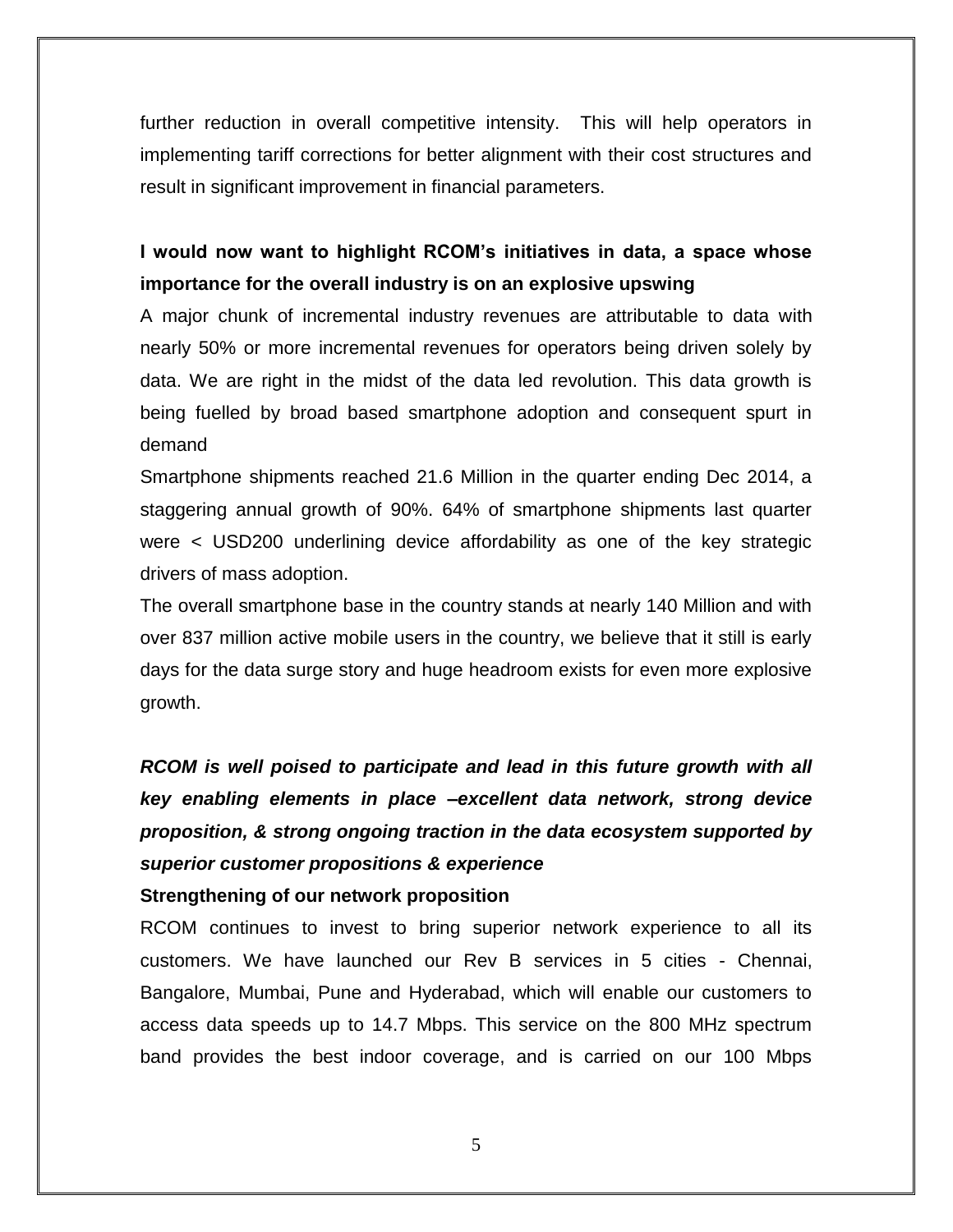backhaul ensuring the lowest latency and superior customer experience. We have expanded our 3G footprint to now cover 18 circles.

Going forward RCOM shall increasingly focus on WiFi & Indoor coverage solutions in the top 200 cities to boost its data market share.

#### **Strengthening of our device & content proposition**

The pillars of our data strategy revolve around recruiting more smartphone customers, getting non-data users into the data fold and moving existing data users up the consumption value chain.

- In course of the quarter, we partnered Samsung in the launch of their Z1 Samsung smartphone , bringing 'Tizen' OS powered smartphones to the mass market ( sub Rs.6K)
- We launched 3G Wi-Fi Dongles & Mi-Fi devices in the market in partnership with Huawei. This helps us expand our 3G Data Device portfolio to address the demand for high speed (21.6 Mbps) internet. The new 21.6 Mbps Wi-Fi Dongle can connect up-to 10 devices simultaneously and the new 21.6 Mbps Mi-Fi Device with in-built battery, can support up-to 10 devices simultaneously and has 4 hours of battery back-up. These devices are bundled with attractive data plans and are aggressively priced in the open market delivering significantly superior propositions vis-à-vis the competition for high data users.
- Launch of "Free Facebook Fridays" to enable intermittent or zero data users to experience social networking and gradually evolve into data pack/plan users.
- We introduced "Movies on Mobile" to encourage customer content discovery on their handsets with a pay as you go model. Initiatives of this nature continue to help move data users up the paid consumption ladder.
- I am happy to talk about our recent partnership with Facebook for Internet.org, an initiative to bring basic internet services for free to the masses. Available as an application as well as a freely accessible website on a feature phone, RCOM customers can now access basic internet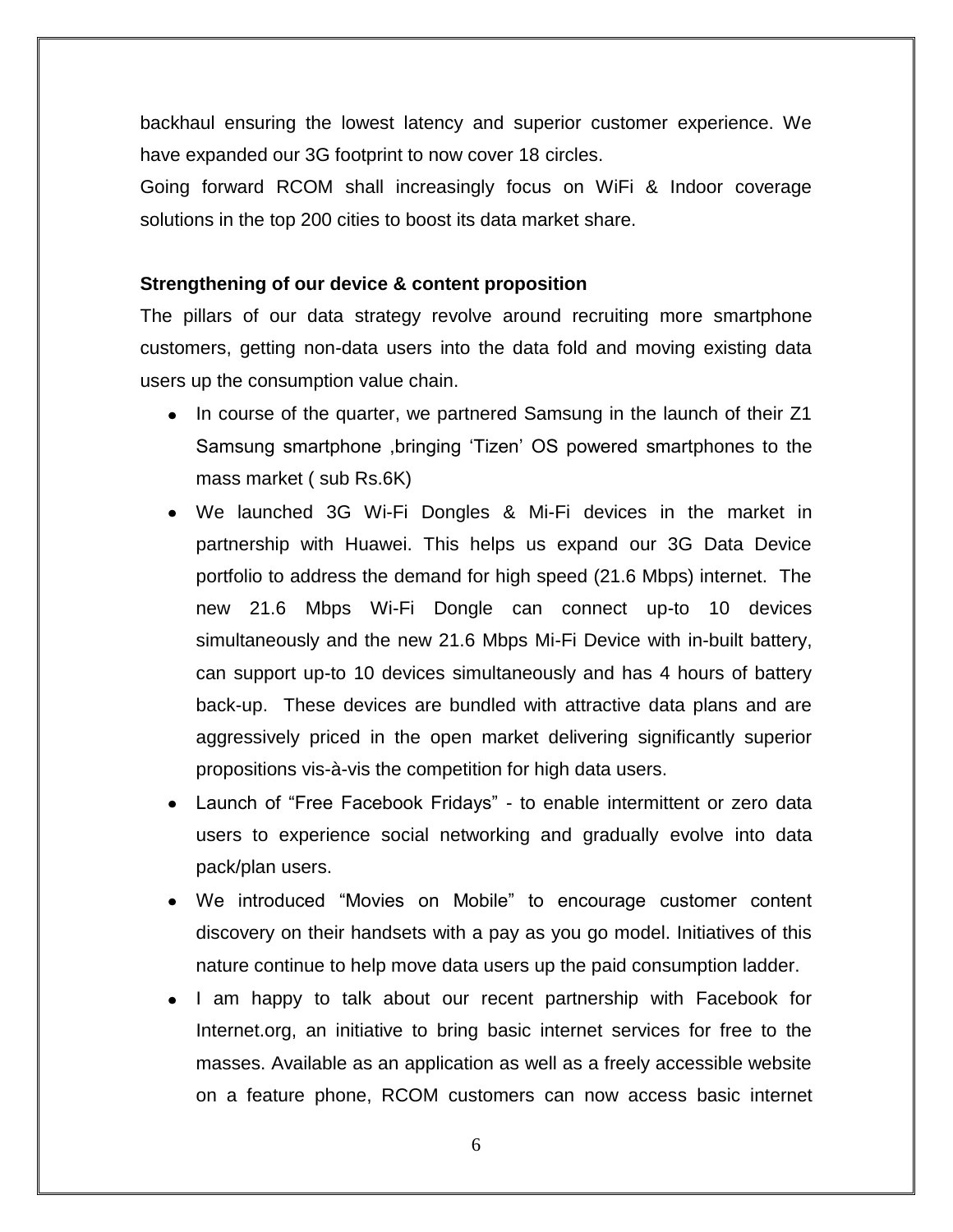services related to healthcare, employment, local information and a host of others, without being charged for data connectivity. This ground breaking initiative shall spur internet adoption and further bolster RCOM's leadership in the data arena.

We are already witnessing overwhelming response to this initiative.

**Our concerted data strategy execution across consumer segments has shown heartening results with 3G data subs having grown 10.6% to touch 16.7 Million subscribers. Additionally, our data usage per customer, already the highest in the industry, has further grown by 10.9% Q-o-Q to touch 834 Mb/Sub**

### **Significant focus on enhancing customer engagement & experience**

We continue to drive home the pre-eminence of the customer through a host of integrated initiatives centered on enhancing customer convenience and overall experience

- Launch of "Reliance MyStore" Upsell Portal One Stop Shop for Reliance Prepaid GSM Products on USSD. A comprehensive CLM tool , it provides a simple interface for a large swathe of customers to view , compare and avail offers & top-ups using their prepaid balance at their convenience
- **•** RCOM unveiled a unique 'TalkLoan' facility to ensure that customers are not inconvenienced by a low balance during emergencies and/or during odd hours. With the TalkLoan service, customers with a low pre-paid account balance can simply dial a toll-free number and get an instant ‗TalkLoan' recharge, which can be used for both voice and data services.

. The TalkLoan service provides RCOM's pre-paid GSM customers with an instant loan of Rs 5 or Rs 10, which can be availed of when the balance dips below Rs 10. The 'loan amount' is then recovered by the Company over subsequent recharges, with a nominal transaction fee.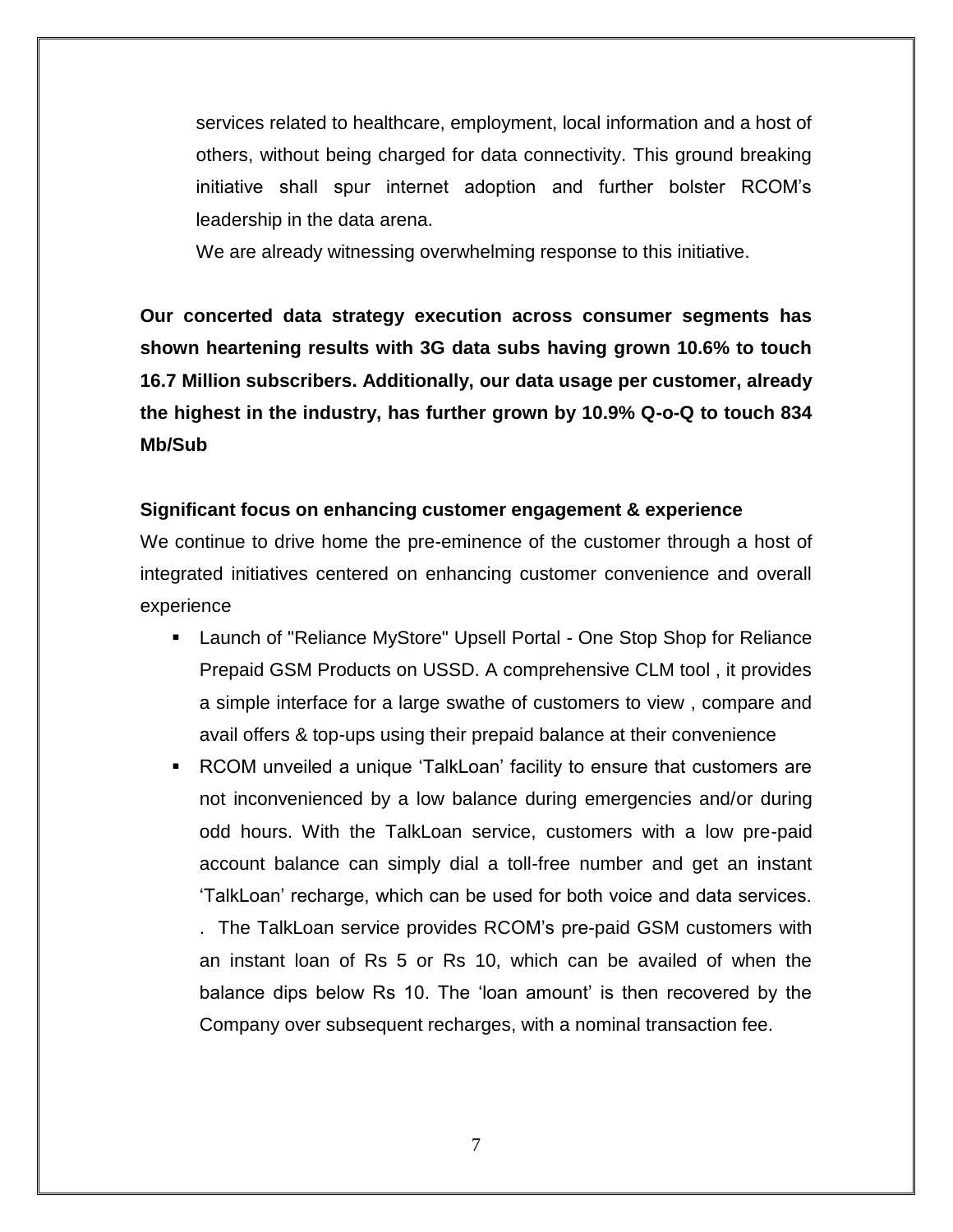#### *Moving on to the enterprise segment,*

Our India Enterprise business caters to over 39000 large, medium and small businesses across the country, including 850 of India's top 1000 enterprises. RCOM enjoys clear leadership in the enterprise space across voice & data solutions and is one of the largest IDC players in the country with 10 data centers and 1.1 Million Sq. Ft of data center space

# **The key themes that are strongly driving our innovation and leadership in the enterprise space are:**

#### **1. The rise of the digital enterprise and cloud**

Many organizations, primarily led by the agility imperative, are embarking on a ‗Digital Transformation' journey. Social, Mobility, Analytics and Cloud, or the SMAC stack, is playing a pivotal role in this journey. A recent survey by EMC revealed that 51% of the respondents are deploying one or more of these technologies to enhance customer experience. We strongly believe that integrated telecom players like RCOM would play a definitive role in enabling this digital transformation

#### **2. Increased demand for end to end services**

Most large and medium businesses have their basic network in place and are functioning as connected Enterprises with their ecosystem partners well integrated into their network. The need that is clearly emerging now is that for integrated solutions aimed at increasing business process efficiencies. Businesses now want their ICT partners to provide them hassle-free end-to-end solutions that can be deployed without heavy Capex demands. As the partner of choice for thousands of Enterprises across verticals, our continued interactions with business leaders and CIOs corroborate this.

The strategic focus for us is to develop into a leader in end –to-end integrated services and cloud solutions. We have taken several strong strides this quarter in this journey up the value chain with a slew of home grown solutions combined with a collaborative innovation model.

Our portfolio has expanded to comprise several IaaS and SaaS solutions.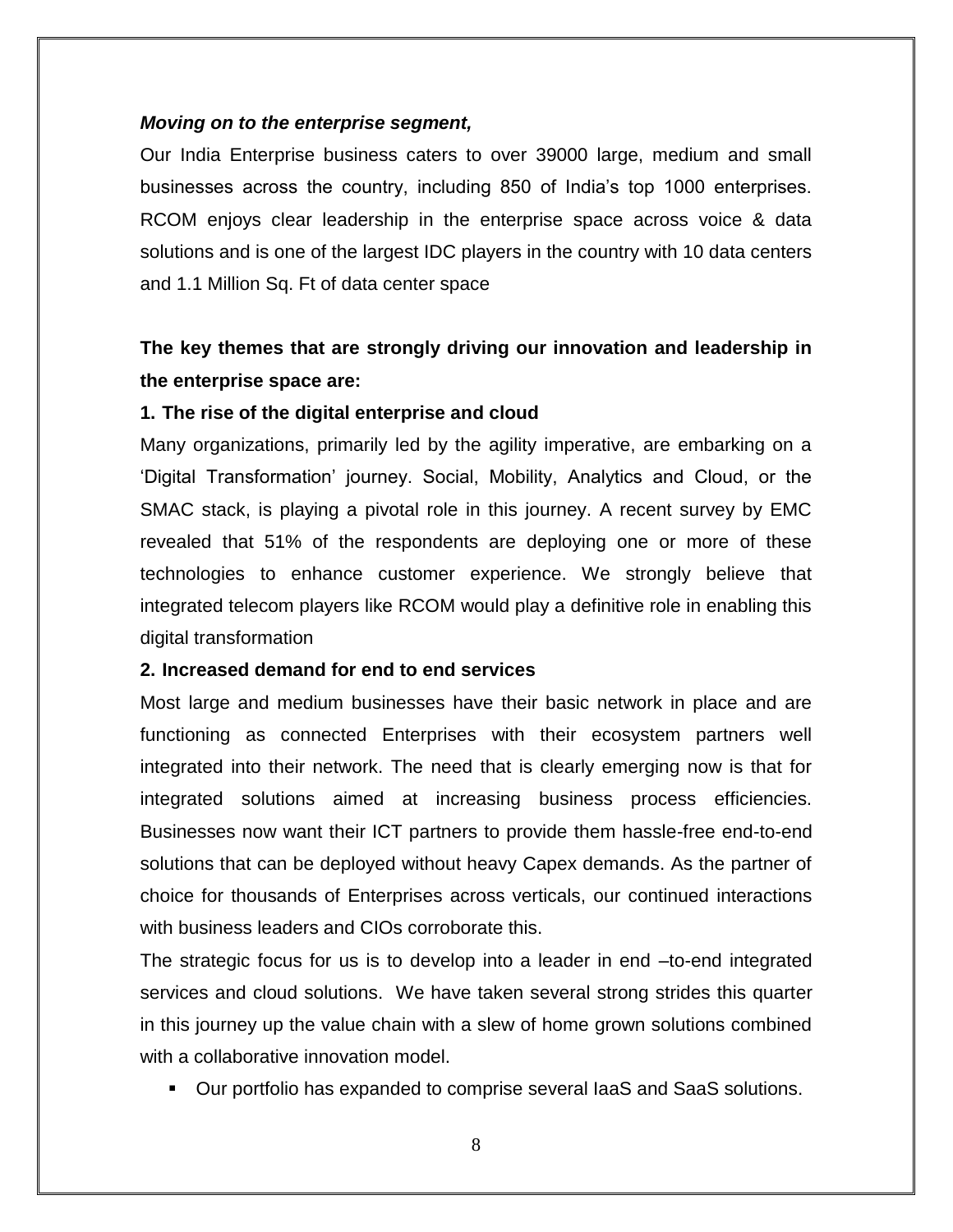- Continuing our portfolio expansion initiative, we recently launched Cloud Video Intelli-Surveillance—an end-to-end cloud-based video surveillance service with a strong suite of Analytics features—in association with Panasonic
- We also rolled out DaaS, or Desktop as a Service, enabling Enterprises to encourage flexible work styles, ensuring business continuity while helping lower Opex
- We are working on Mobile Device Management and Mobile Enablement of Applications to address the Enterprise IT challenge of information security in an era of mobility and proliferation of personal devices
- **In addition to the above, our recently launched services like Wirefree** Business Internet and Intelligent Telephony have found very encouraging traction in the market.

In the fourth quarter, we shall continue to focus on enhancing our market share in MPLS, and Internet through product & service innovation, geography expansion & ecosystem collaboration, and drive our metamorphosis in the cloud space.

### *Strong performance in the Carrier business*

Q3 FY15 has been another excellent quarter for the Carrier business

- **The new services of hubbing and transit in our global voice business** reached new heights with an overall traffic volume growth of 14.2% Q-o-Q
- **If all our national long distance business we signed several new deals and** delivered significant amount of fiber to RJIO during the last quarter. We expect to complete all deliveries to RJIO in Q4 FY15.
- The international calling card service is gearing up for launch in India in Q1 FY16. TRAI introduced regulations for this business in Aug 2014. Thereafter, we have interconnected our network with 5 operators with interconnections with 3 others expected to be signed in Q4 FY15 with TRAI intervention

The outlook for Q4 remains fairly positive with focus on Infra sales monetization & additional revenues from hubbing.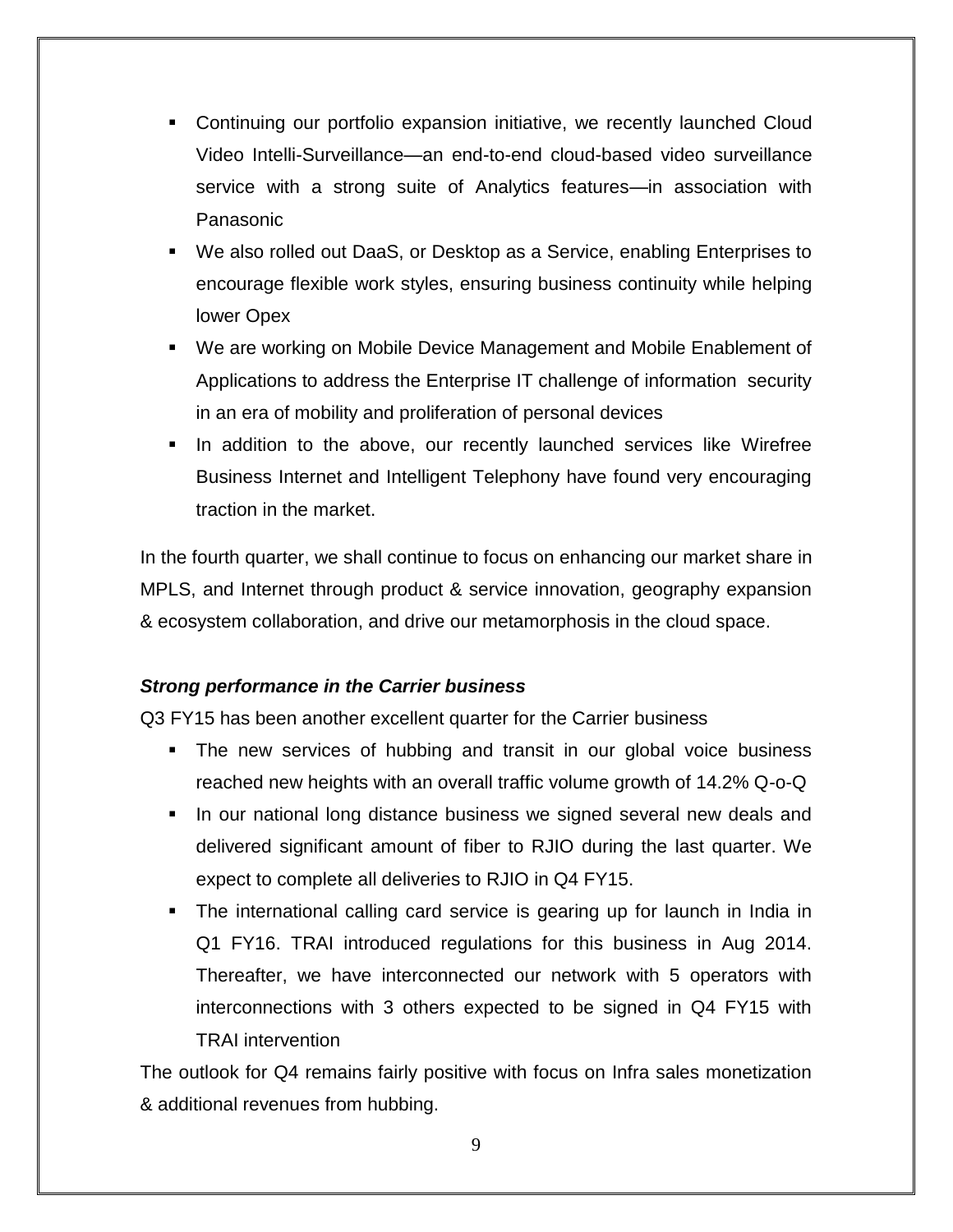#### *Let us take a look at important developments in our GCX operations:*

Q3 was a great quarter with significant uptick in voice traffic and IRU sales leading to a sequential overall revenue increase by 23%.

- During the quarter, we continued to make investments for long term sustainable growth through infrastructure enhancements and deployment of Cloud X, our new transformational Cloud ecosystem. In addition to Silicon Valley and Hong Kong, Cloud X node is now operational in London, with New York, Mumbai, Dubai, Sydney and other planned installations underway. We will complete 20 Cloud X nodes in 2015.
- As we continue to build on new business opportunities, GCX's collaboration with the Tokyo Stock Exchange in Q3 opened up new opportunities for us in providing end to end solutions across our global subsea network for financial customers worldwide.
- Also in Q3, GCX significantly enhanced its global infrastructure by adding more than 480G capacity in Asia between Hong Kong and Japan; 600G on Trans-Atlantic and 500G on the Middle East to Europe route. The company also refreshed IP PoPs with new equipment at 12 locations across the US and Europe.
- To further enhance productivity and increase efficiencies on internal processes, in Q3 we initiated implementation of One SAP – a common ERP platform to unify and standardize processes across all businesses and regions.

All in all, GCX expects sustained growth in the coming quarters as we broaden our suite of existing products and services to align with new opportunities across our new Cloud ecosystem.

#### *Key Developments in Operations & Finance*

- **1. Outsourcing of network management services and call centre operations:**
- With a keen focus on streamlining operations and improving cost efficiencies, RCOM has entered into a long term managed services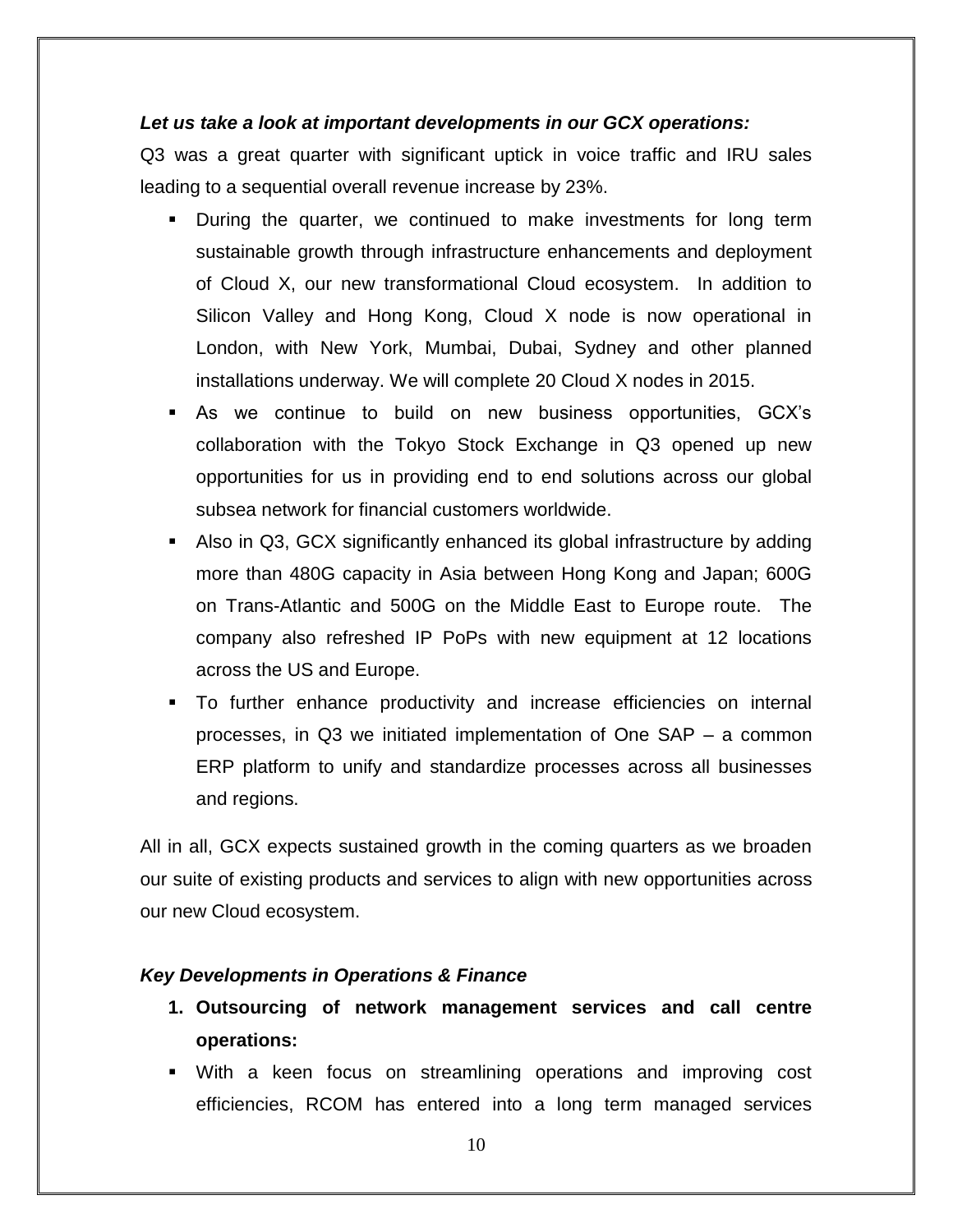agreement with Ericsson. This strategic partnership will help substantially improve network efficiency and performance to elevate customer experience. Additionally, it shall help RCOM deliver next generation telecom solutions across multiple devices and platforms.

• In Q3, RCOM executed a major component of its overall operational efficiency strategy by outsourcing its call center operations to Vertex and roped in Avaya to upgrade the underlying technology platform. This will go a long way in delivering superior customer service and will help streamline our focus on other key pillars of business innovation.

### **2. RCOM is aggressively pursuing de-leveraging initiatives**

 RCOM is driving various initiatives to deleverage its balance sheet. The company, as you are aware had raised Rs. 6100 Cr through India's largest  $QIP$  offering in the 1<sup>st</sup> quarter. Apart from this, a host of targeted initiatives around monetization of core and noncore assets (GCX, DTH & Real Estate) are actively in progress. Our initiatives have already helped lower our net debt by 10% and interest outgo by 13% YoY.

**The strengthening of our balance sheet is well underway and we can expect significant improvements to flow from the stated initiatives quarter on quarter.** 

#### *In conclusion, let me reiterate the following*:

- RCOM is well positioned to participate in the upcoming auctions with no financial or operational risk to its business in any of the 7 circles. We are confident of renewing spectrum in our 7 circles at reasonable price levels.
- **IMPLEMENT IMPLEMENT IN STATE IMPLEM** IMPLEMENT IMPLEMENT IMPLEMENT IMPLEMENT IMPLEMENT IMPLEMENT IMPLEMENT IMPLEMENT IMPLEMENT IMPLEMENT IMPLEMENT IMPLEMENT IMPLEMENT IMPLEMENT IMPLEMENT IMPLEMENT IMPLEMENT IMPLEMENT IMPL quality of services for consumers.
- RCOM is progressively innovating through differentiated products and services with a focus on expanding data revenue base and enhancing user experience for both voice & data customers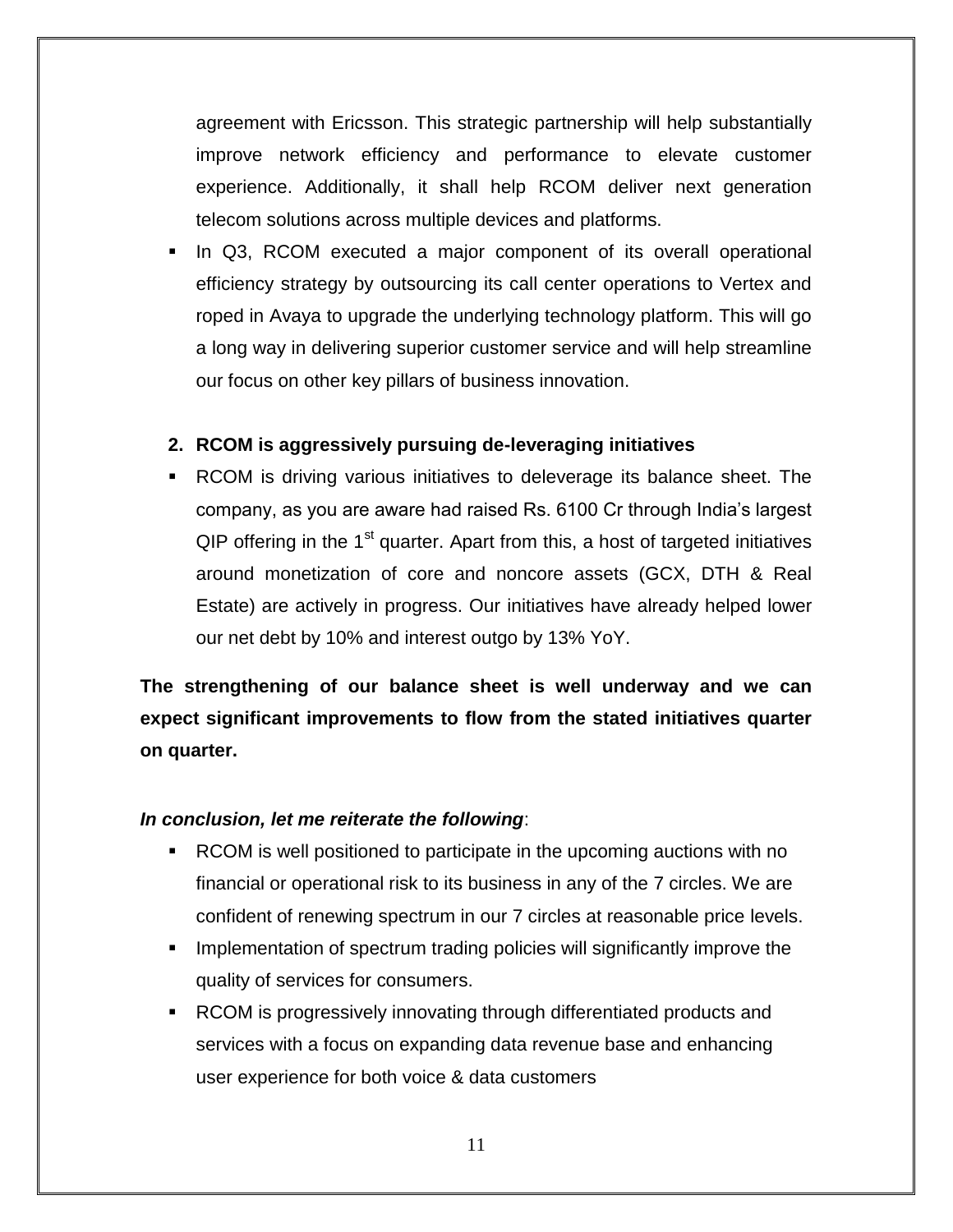- RCOM is focused on sustaining and extending its established leadership in the Indian enterprise space across IDC, Internet & MPLS
- RCOM has taken significant strides in its evolution to a pre-eminent cloud player in the Indian enterprise segment with investments in solution development and strategic partnerships
- RCOM maintains its market leadership in the NLD & ILD segments and is focused on sweating its extensive infrastructure assets on the ground
- RCOM continues to invest in partnerships & infrastructure growth in its global operations to emerge as a leading global cloud infrastructure player
- RCOM initiated major programs to improve overall operating efficiencies through outsourcing of network management and call centre operations. We shall continue to explore avenues to extract maximum efficiencies across our scale of operations
- RCOM is actively working on various initiatives to improve operating metrics, to de-leverage the balance sheet to achieve continuous enhancement of shareholders' value

Thank you. And I would now like to hand you back for the Q&As.

#### **Operator:**

First in line we have question from Mr. Rajiv Sharma from HSBC. You may go ahead, sir.

#### **Rajiv Sharma**

Thanks a lot for the opportunity. Just a couple of questions from my side. You mentioned about these MiFi plans, MiFi devices, with four hours of battery backup and all. So is this an initiative which has been taken in this quarter, or will be taken this quarter or it's been there for quite some time? And can you also help us understand the pricing of these plans in comparison to your mobile data, how cheaper it is? Second question is on the fiber sale transaction with Jio. So out of Rs. 1,200 crore, how much of this has been booked this quarter? And where is it reflecting in numbers? Thank you.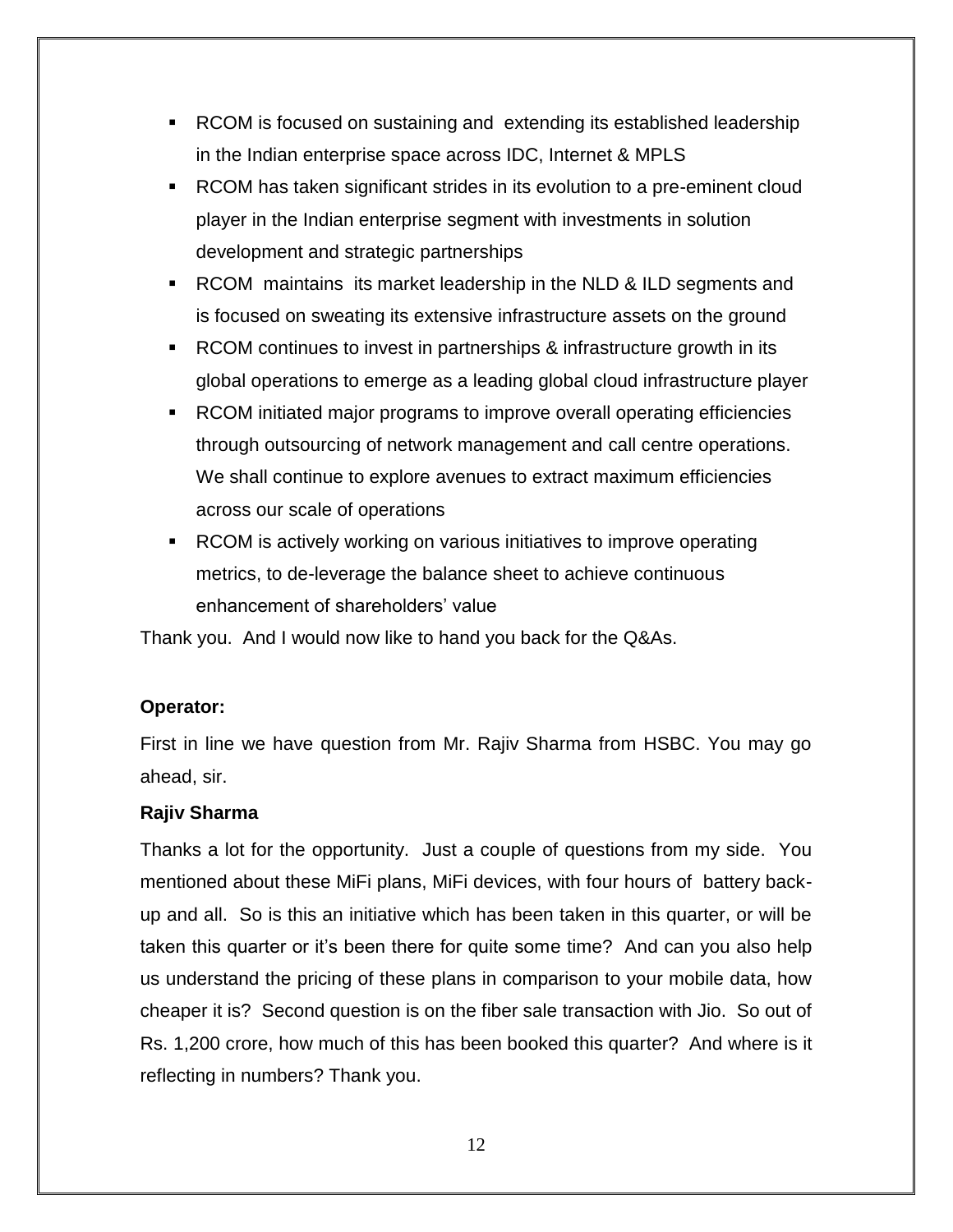### **Gurdeep Singh**

Thanks, Rajiv. As you all know 800 MHz band is a superior spectrum and it allows us to have better indoor coverage. For the past several quarters we have remodeled the business to use and drive more & more data services and products on this spectrum band. We are further enhancing the scope and delivery through the spectrum by including Mi-Fi, Mi-Fi routers, etc., which we are in the process of launching soon.

I will not be able to share exact plans and how cheaper or comparative they are, but I can say they significantly enhance consumer experience. They will help us garner home data share of the revenue, and our mobile devices, they come with a battery backup so you can literally carry them anywhere, so it's like all your data services are on the go.

### **Punit Garg**

With Reliance Jio, there are two contracts as far as fiber optic network is concerned. One is on the national long distance, and another one is on Access Network, i.e. the City Network. For both the contracts, the work is still in progress. We expect to complete the work in the next quarter or so. Thank you.

#### **Rajiv Sharma**

Just to follow-up, Punit. So out of the Rs. 1,200 cores, anything has been recognized as revenues as of now?

### **Punit Garg**

I think over the last few quarters it has been part-recognized and we are receiving the money as per the work deliveries, and acceptance.

#### **Rajiv Sharma**

So can you share how much of this has been recognized?

### **Punit Garg**

I don't think we give the details of the breakup of that in any quarter.

#### **Rajiv Sharma**

But that is reflecting in the India business?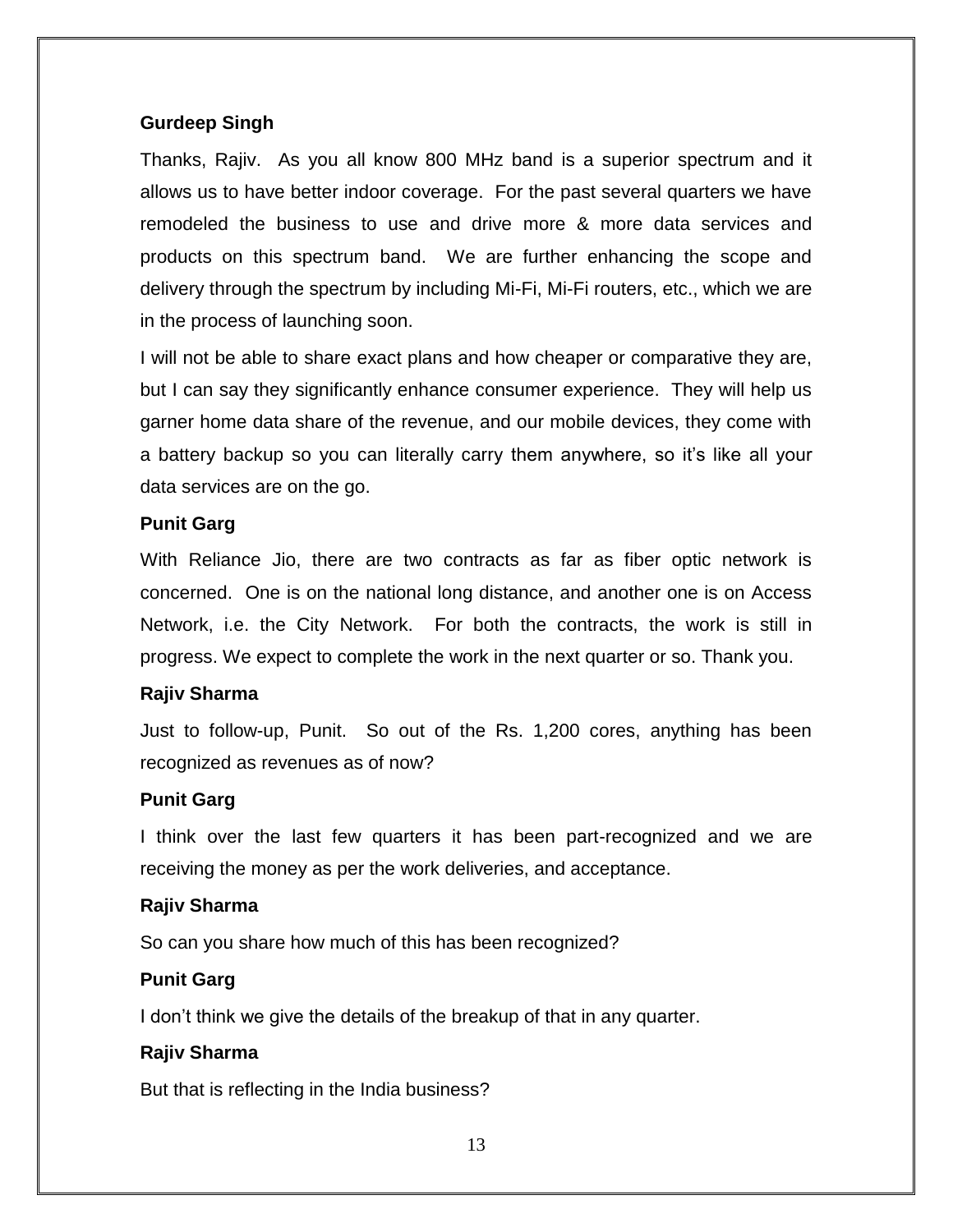### **Punit Garg**

That's s right, under Indian operations it has been reflected and accounted for.

### **Rajiv Sharma**

Just a couple of other questions, has your net-adds declined, so there was negative 3.8mn, I understand there was cleaning of subscriber base sometime back in 2012, 2013 also. So what is this? And your 3G sites are stagnant or flat at 11,659. So is it fair to assume that you are trying to extract more from less and you're just holding Capex for some time because of auctions?

### **Gurdeep Singh**

Rajiv I'll answer in two parts. Coming to the net adds, we have always maintained that we continue to have healthy and paying subscribers on our network. I did share a couple of quarters ago, that being a challenger brand in GSM and at a time when the dual and triple SIM phenomena was at its peak, there were consumers who had multiple SIMs. And we did keep them in the network for more than the time permitted by the TRAI as per mandatory guidelines, hoping to win back those customers. And I think over the period of time, we have decided to tighten the timelines and come in closer to the TRAI norms. As a part and parcel of that process, while we continued efforts to win back the customers, we also continue to weed out the customers, who do not respond.

However, since there is next to negligible activity on some of these customers, they are non-revenue bearing, so there is no impact on the revenues. On the contrary, it helps us to clean up & free the numbering resources and also lower our cost that we pay by the various licensees for having these subscribers on the network.

So that is part one to your answer. Part number two, coming to the near static number of 3G sites, well, as you are aware that we have upfront invested in 3G at the time when we launched. Secondly, we hold largest metro footprint in our 3G footprint, which really doesn't have scope for expansion because you are well covered and you have a capacity which you can cater to for a while to come.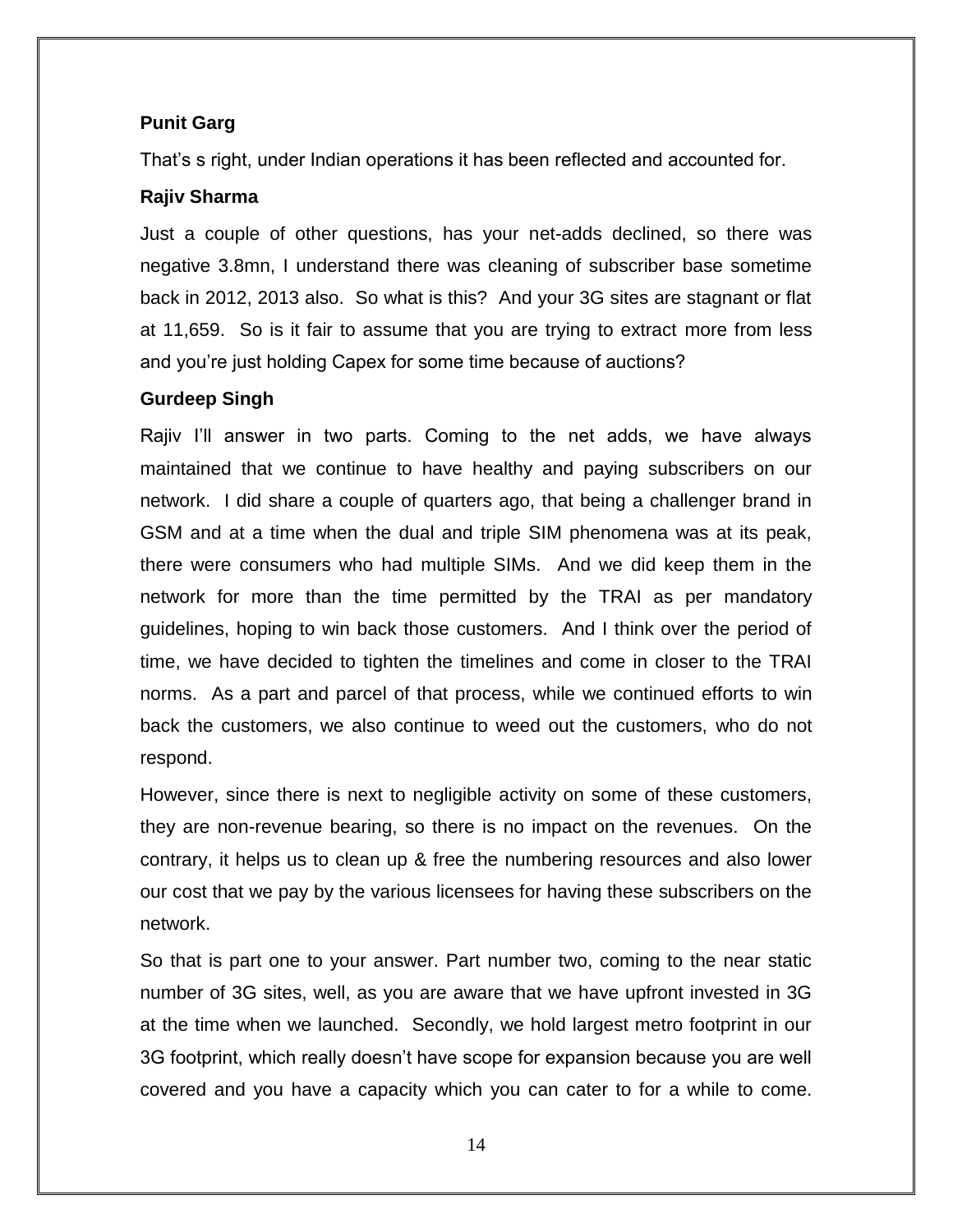And we also believe that in the markets wherever we do not have 3G sites, the markets still have to come up to the level of smartphone penetration for us to be able to expand the networks further.

So clearly, at this moment, we are milking the assets that we have on the ground, but going forward, yes, the 3G rollouts is inevitable.

### **Rajiv Sharma**

If I can ask just one last question?

### **Gurdeep Singh**

Yes please.

### **Rajiv Sharma**

In your initial comments you mentioned about spectrum trading and sharing being allowed. So how confident are you that this gets allowed, post this auction, because the government is sitting with another 15 megahertz of spectrum in 3G? And any trading transaction can change the pricing for the government because it creates another reference mechanism?

And second is, which spectrum will you benefit from trading? If it's 850 MHz band, it will be just valid for five, six years, so do you think there will be takers for five years?

### **Gurdeep Singh**

Well, Rajiv, all I can say at this moment is that we would not like to comment more on sharing and trading as we are in the process of now getting underway to the auction and our clear focus is right now to be financially prudent while we reacquire and beef up our spectrum portfolio. You know that in all our seven circles we have supportive and fallback spectrum in both across 800 MHz and 2,100 MHz. We are quite unlike many other operators who either have spectrum or don't have it at all.

So I think today, we have far more options to evaluate in a financially prudent and a disciplined manner. We would stay focused on the current auction for now. I don't think I would comment into anything to do with auctions at this time, or the change in regulatory framework.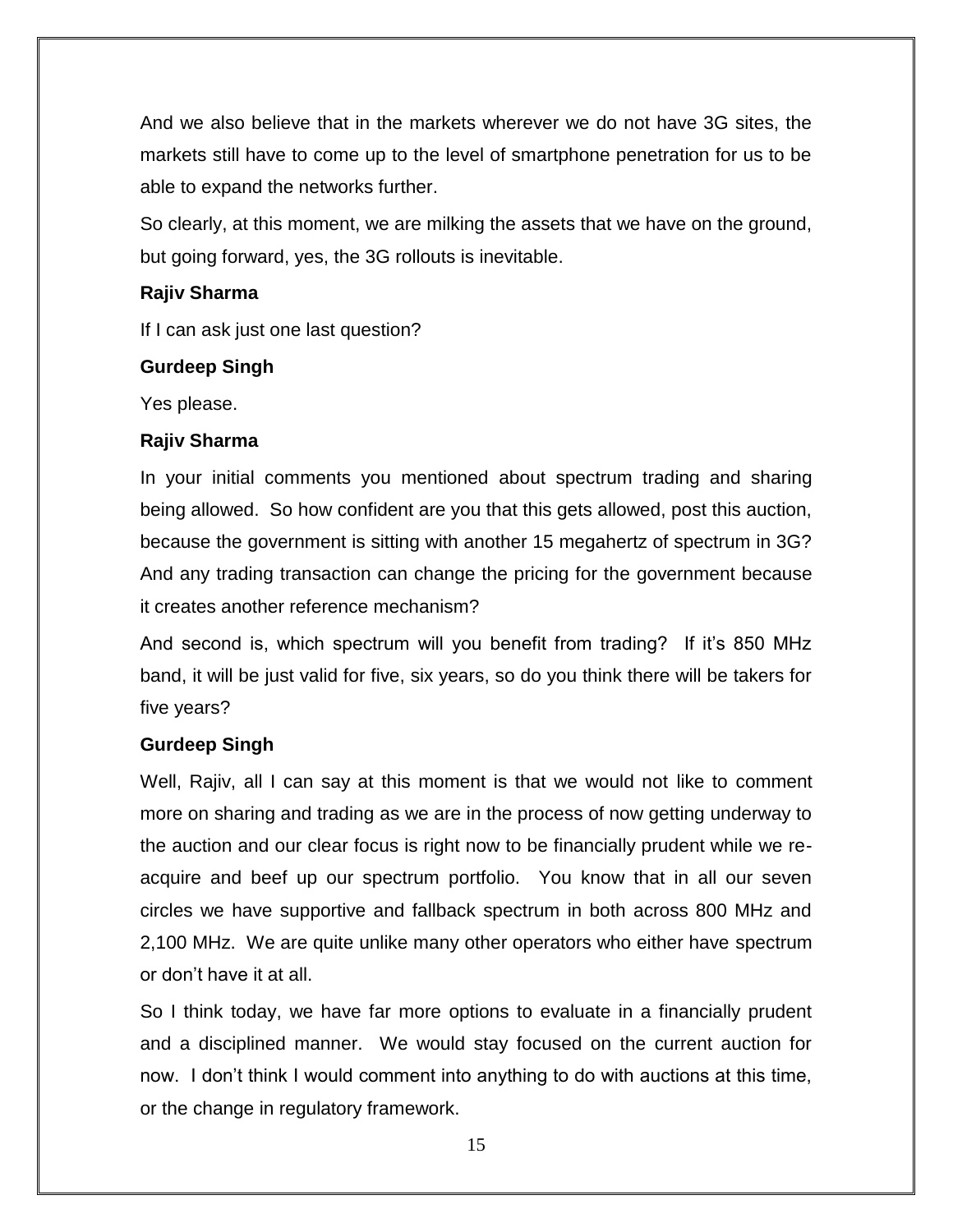### **Rajiv Sharma**

Okay, Gurdeep. That's very helpful. Thanks a lot.

### **Gurdeep Singh**

Pleasure, Rajiv.

### **Operator**

Thank you, sir. Next in line we have Mr. Gaurav Malhotra from Citigroup. You may go ahead, sir.

### **Gaurav Malhotra**

Hi, thank you for the opportunity, just a couple of questions. One is just to followup on the fiber network, so Rs. 1,200 crore of contract which was signed up and which was securitized, can you just let us know when that is going to start getting reflected in the P&L? And the second is on your Global business, if you can just give us some update as to we have seen the revenues bounce back but the margin seems to be under pressure, so anything on that would be helpful? Thank you.

### **Punit Garg**

As far as receivables under long distance fiber optic agreement is concerned, we have announced in the previous calls that the securitization has already taken place. As far as intra-city access network agreement is concerned, we said that we are delivering and collecting the cash as and when acceptance happens, so there is no securitization in that particular case.

### **Gurdeep Singh**

In our Global Operations, revenues have mainly increased in the Voice segment, which is comparatively a lower margin business, and that is why our margins were under pressure.

#### **Gaurav Malhotra**

Okay, thank you.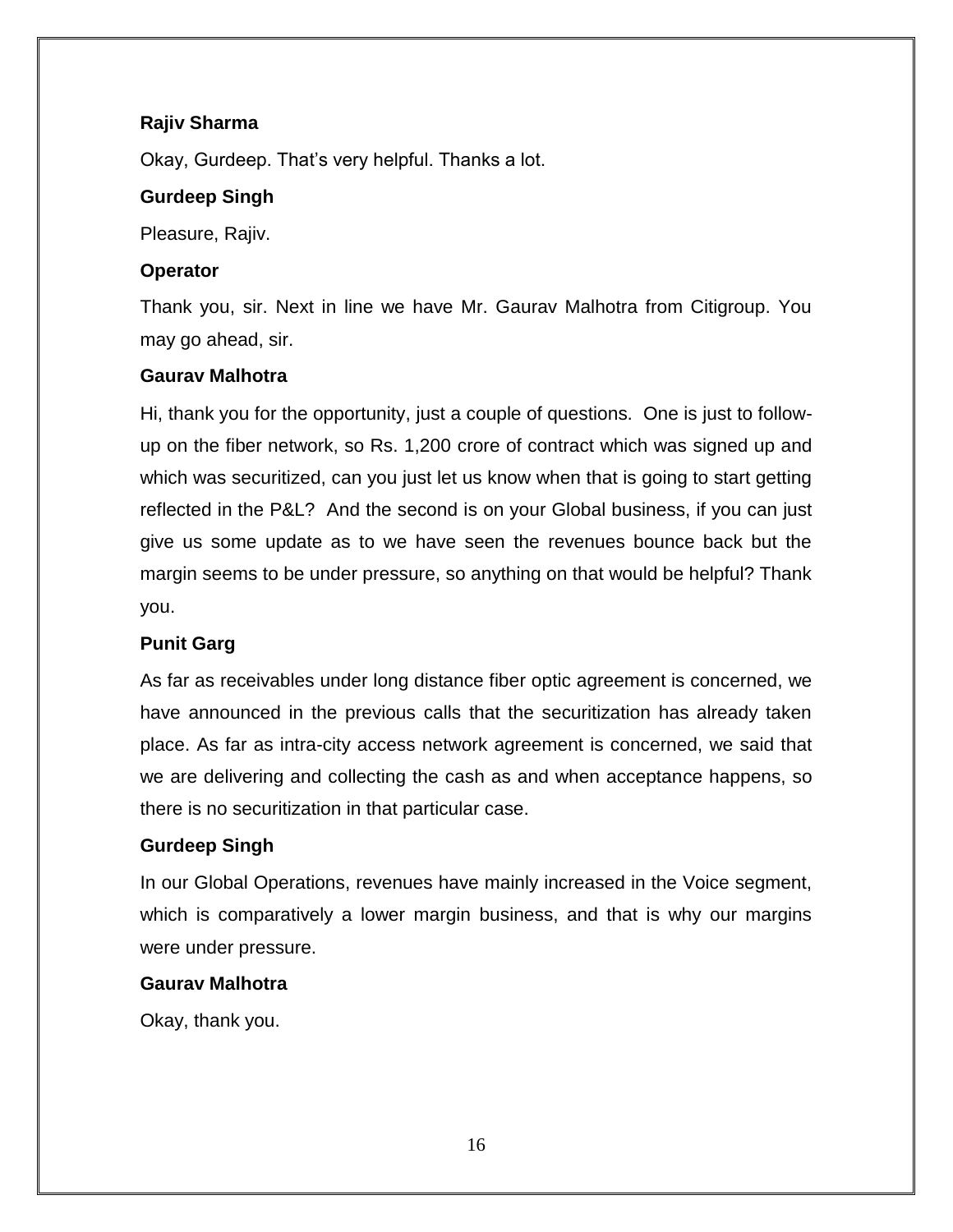### **Operator**

Thank you, sir. Next in the line we have Mr. Amyn Pirani from Deutsche Bank. You may go ahead please.

### **Amyn Pirani**

Thanks for taking my question. I just want to come back to the profitability in the Global operations, I understand that it's a business which is lumpy in nature and quarter-on-quarter comparisons may not be useful. But what is a normalized level of profitability say over a year or over two years that we should look at in this business, because profitability level of the business has been quite volatile for you for the past two years.

### **Punit Garg**

Let me just say a few things on that. The Global operation includes the GCX revenue and EBITDA as well as Global Voice which is the Voice revenue outside India which we collect in our companies. I would like to explain you the two onetime charges which we have incurred during this quarter, one of that is more of an accounting entry than really any impact on an annualized basis on our books. Basically like we have a USO fund contribution in India, we have similarly USF contribution in USA and in that they take the total revenue of the business and if the domestic revenue to international revenue is lower than 13% then you are exempted out of that contribution. Earlier they used to do the calculation on an annual basis, but in this year, they've started doing this calculation on a quarterly basis. And in one particular quarter we have hit the limit and hence we were out of that band. Thus we paid around Rs. 35 crore as part of that. But on an annualized basis, on a three quarter basis, we are already exempted from that, so we would get a refund in the next quarter for our contribution. So that's an accounting entry, number one.

Number two, there are one time charges with respect to access which we have made and that is also on account of separation of these companies, because they were earlier one Group Company. Now they are working on a nondiscriminatory basis which is required in most of the countries, we have actually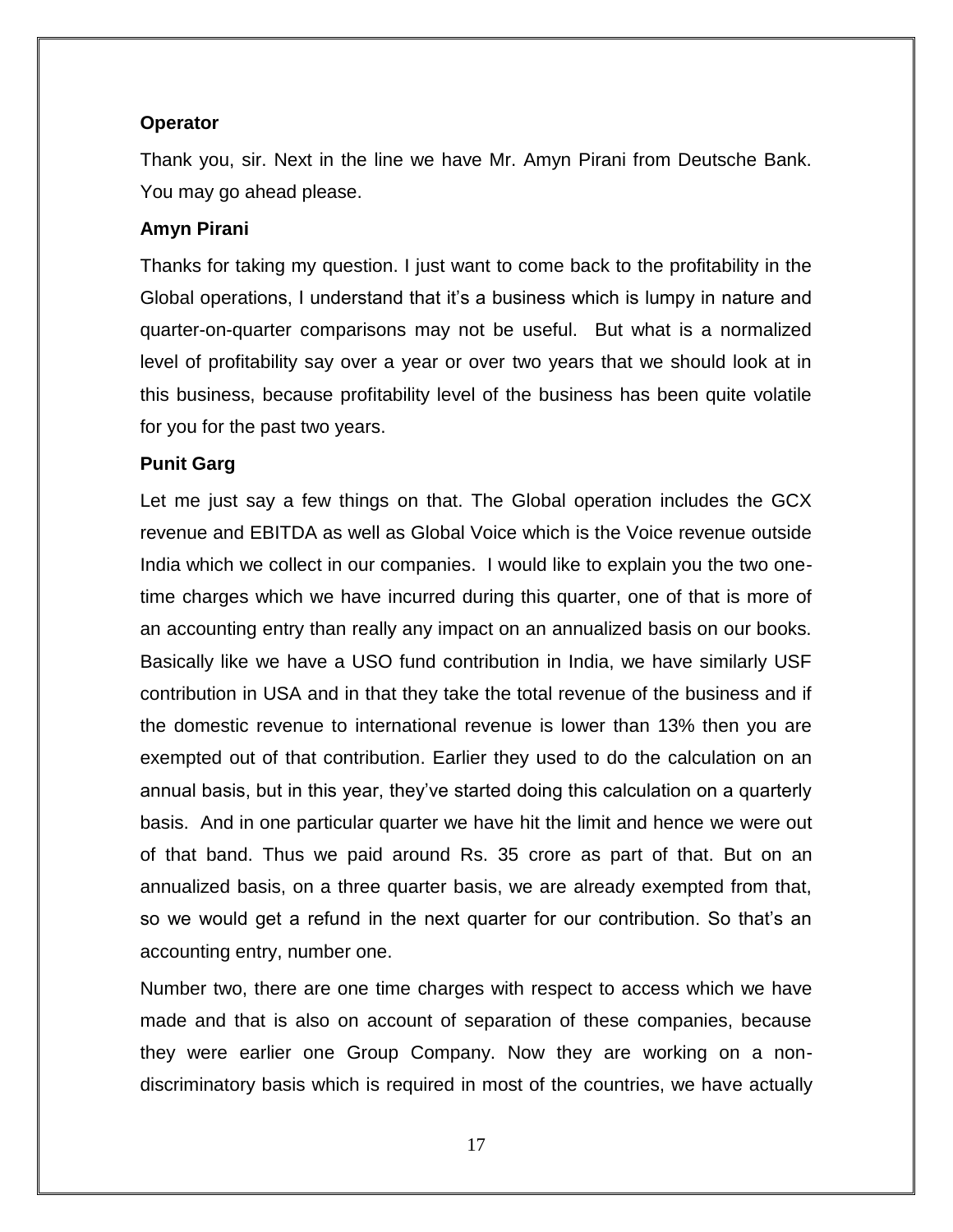levied those charges and have sent it back. Hence, on a consolidated basis in RCOM there is no difference.

But when you look at the Global operations and Indian operations, that minor difference has come in this time, which is also of the tune of same amount of Rs. 40 crore to Rs. 50 crore.

#### **Bill Barney**

And then just to follow-up, we actually had a growth in both EBITDA and Revenue in the quarter. So we actually had very, very strong quarter and we are planning on a fairly strong fourth quarter. So most of the offset, you're seeing is related to this one-off charge in the voice business. But our underlying data business which is a majority of the business was very healthy and continued to expand in the quarter.

#### **Amyn Pirani**

Thank you sir. That one was very helpful. Thanks a lot.

#### **Operator**

Thank you sir. Next in line we have Shweta Dixit from Nomura. You may go ahead please.

#### **Shweta Dixit**

I have just one query regarding your depreciation. Your depreciation has come down, what is the adjustment regarding that? And how should we see it going forward?

#### **Manikantan Iyer**

The depreciation is in fact Rs. 948 crore, a Rs. 5 crore variation from the previous quarter. This is on account of additional capitalization during this quarter.

#### **Shweta Dixit**

Okay, thanks.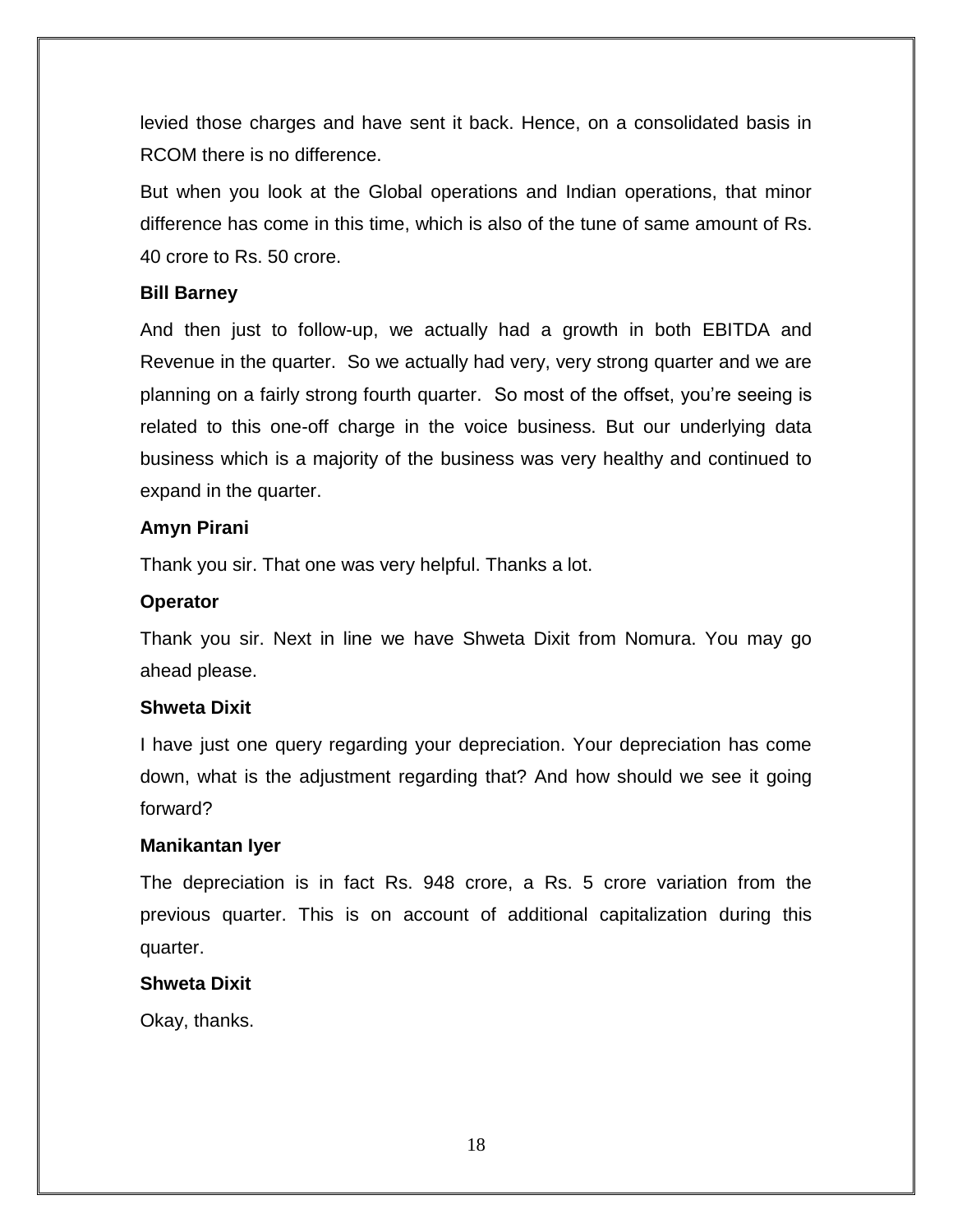### **Operator**

Thank you. Next in line we have Mr. Kunal Vora from BNP. You may go ahead, sir.

### **Kunal Vora**

Thanks for the opportunity sir. I just wanted to get some insights on your free Facebook offer. So, do you get anything in return from Facebook for the free Facebook access which you are providing? And what are your thoughts on the churn levels, you might attract some customers for the free Facebook offer initially. But is it possible that we might see some increase in churn subsequently once you discontinue this offering? Thank you.

### **Gurdeep Singh**

Thanks, Kunal. Kunal, as you know that, only 30% of telecom users use Internet and I've been saying this repetitively that the Internet market to come under 2G and 3G is the multiple of the market that we're handling today. And hence one would have to look into the user capability issue, device issue, language vernacular issue, or was it affordability issue? Or is it just the bill shock issue. I think at this point in time, it's very important to bring every telecom user to the Internet and make them the Internet user and in that regard I'm happy that we tied up with Facebook. We have a common vision of bringing Internet to all. And as a part of this process, the product is designed through a special technology platform that we have jointly created, which helps us to optimize the sites and make them merely a very, very, low bandwidth hungry sites, put the content of travel, education, healthcare, jobs, government services, weather, agriculture products, pricing, et cetera, which is in a meaningful fashion what consumers can access without any data charges.

Now, this applies to all our customers whether they are existing Internet users or not. And we hope, with this, we will be the first company to make every user of Reliance an Internet user, which we believe should help him or her improve their lifestyle, improve their productivity and open up more avenues for their growth.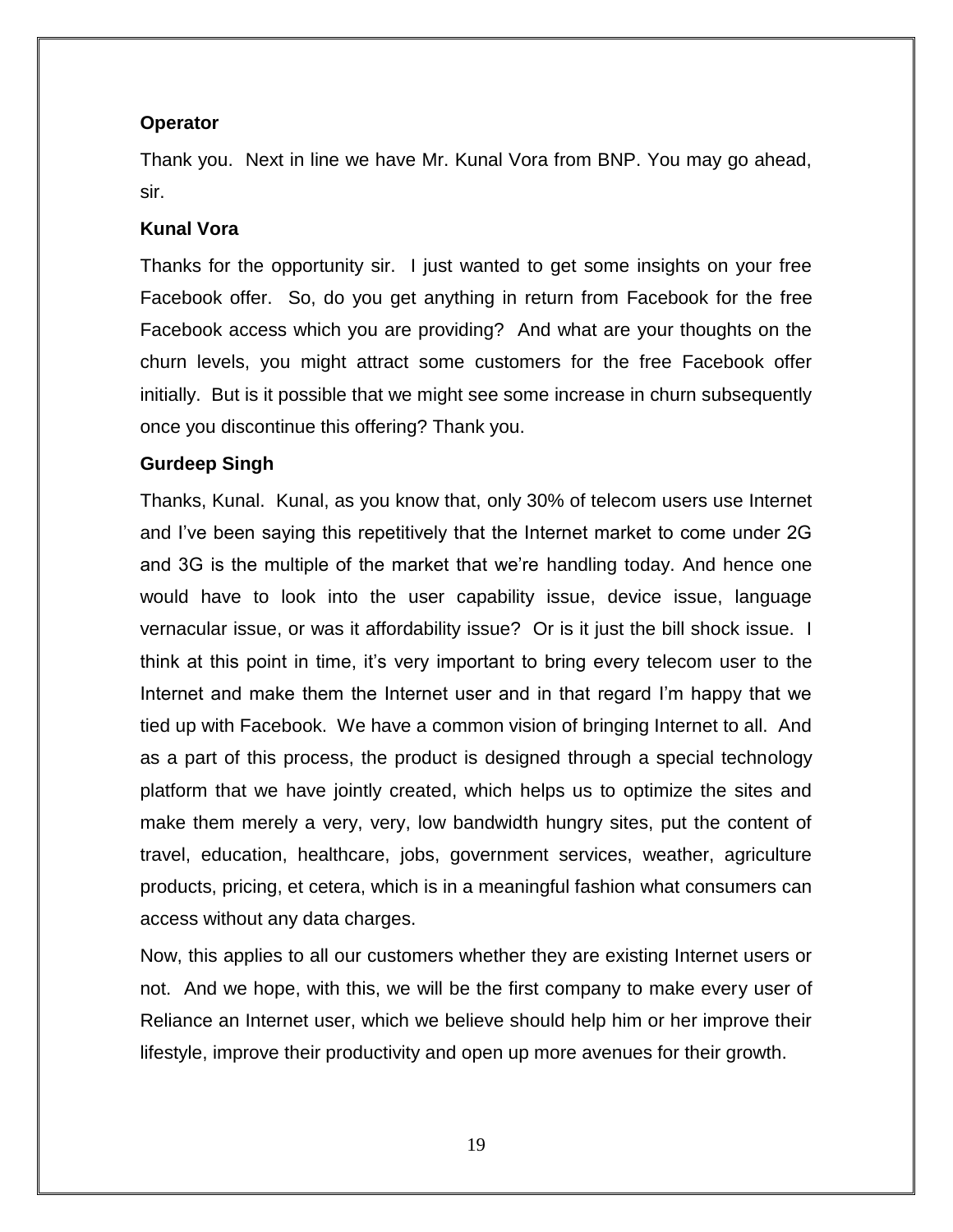We see increase in consumer stickiness because of this. And we believe over a period of time as the familiarity to the basic sites – the 33 sites that we have put together initially increases, we will increase the number of sites. As the familiarity goes up, a certain percentage of those will move into becoming fullfledged Internet users, and hence will mature to sign up the data plans and pay for the data plans. We see this as a huge beneficial program for RCOM in giving us a differentiated position at our point of sale for acquisition of customers and through the glue of the free net we have offered the retention and the loyalty.

#### **Kunal Vora**

Thanks, sir. Just a couple of follow-ups, so what will be the validity of this offering? Does it have a limited validity or it's like open ended right now? And do you see any cannibalization of your existing data, like paying customers? And if not, then why not? Thank you.

### **Gurdeep Singh**

Well, this is not a promotion. So this is a product philosophy and a belief and a vision. So this will continue for many years to come. Secondly, yes, there could be a potential of a small cannibalization. But if you look at the largeness of the disproportionate acquisition that we will be able to make on the ground, as this is currently exclusive with Reliance which gives us a tail wind and a head start to the market, it will more than offset.

### **Kunal Vora**

Understood, sir. And did Facebook or any of the websites which you offer free access, do they pay you anything or you can't disclose that?

### **Gurdeep Singh**

The partnership with Facebook is to grow and make every Indian to use Internet. I think 'Internet access for all' is our vision. And in this partnership we are together committed. I'll not be able to share who commits and spends what expenses, but all I can say is this is a powerful vision and an idea in itself which both the companies believe.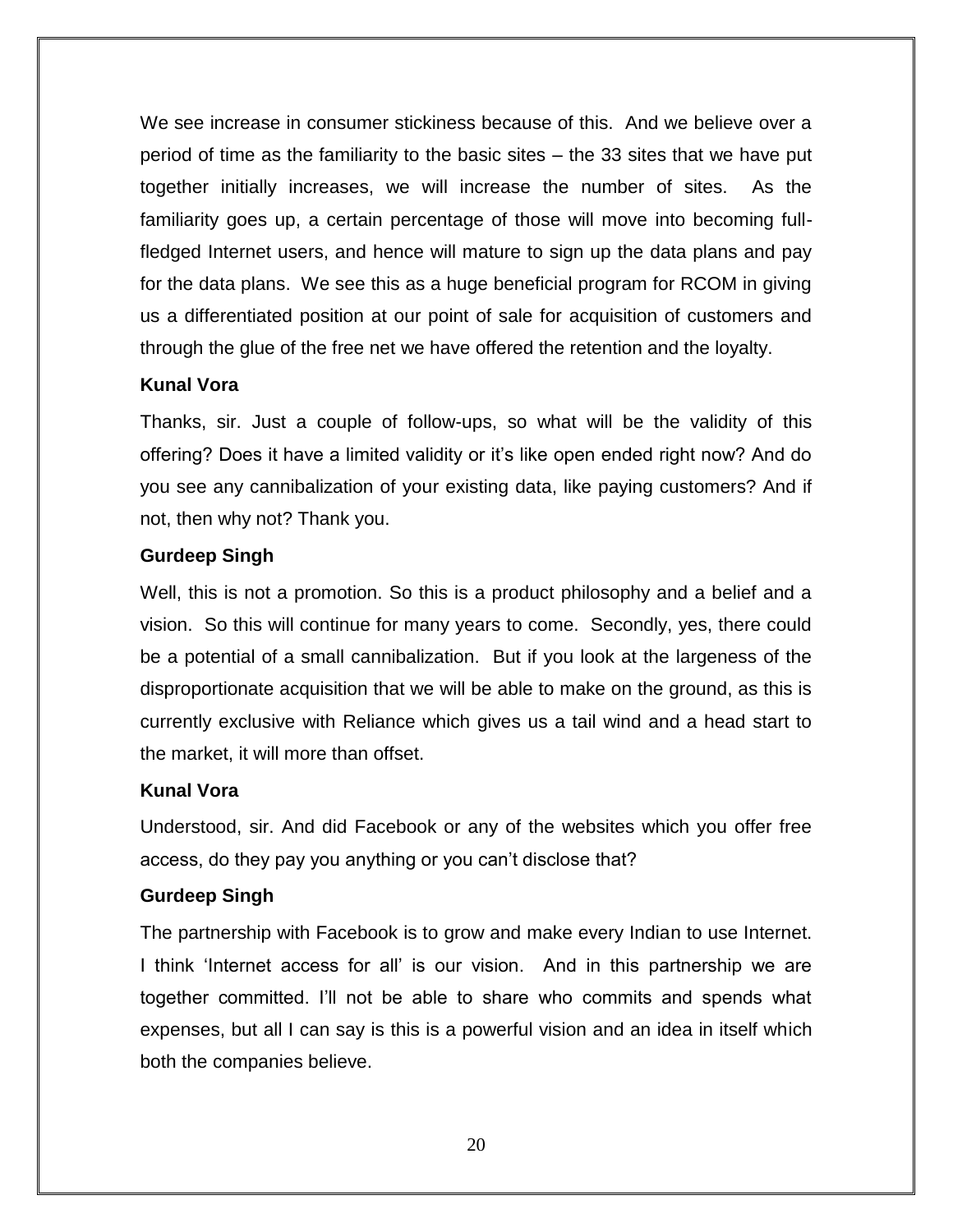### **Kunal Vora**

Understood, thank you very much sir.

### **Operator**

Thank you, sir. Next in the line we have in Amyn Pirani from Deutsche Bank. You may go ahead please.

### **Amyn Pirani**

Thanks again for the opportunity. I just want to get back to something that you have been talking about in the past; that is your minutes growth. Though the minutes have stabilized, I just want to get a sense as to, is the process of weeding out extra minutes over, and what do you feel could be the industry minutes growth over the next say 12 to 18 months? And would you grow in line with that or would you see that your growth will continue to be below industry, as far as minutes growth is concerned?

### **Gurdeep Singh**

I'll answer this in two parts, and yes, our effort to continue to reduce free and promotional minutes will continue because we still believe there is a difference between the headline tariffs and the special tariff vouchers' sizing. There is still some more room left to bridge that. We will continue to do that. And besides this we also believe there is a scope for the tariffs to move up between 4% to 6% over the next 12 months. So expect the tariffs going northward. Both of them coupled together with no elasticity on minutes, now that we have gone past that stage, should bear well for the minutes growth in the future. And we are very hopeful that we should be in line with the industry trend as we move forward.

Our 'GSM+Data' revenues, now constitute ~74% of our wireless revenues. In the GSM business, we will continue to perform or outperform the market in terms of quarterly growth and also grow our minutes in the network.

#### **Amyn Pirani**

Okay, sir. Thanks for that response.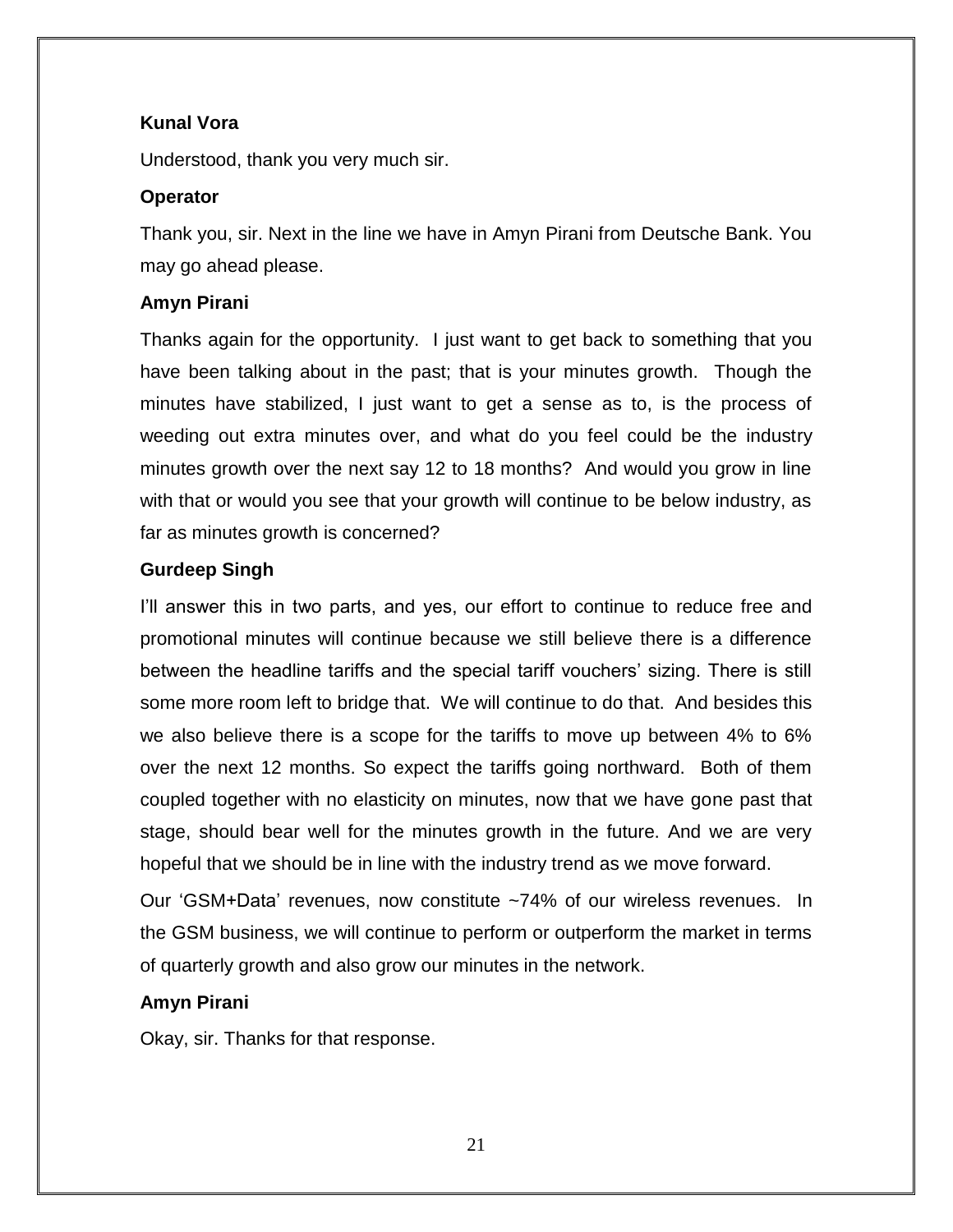### **Operator**

Thank you, sir. Next in line we have Mr. Pranav Kshatriya from Edelweiss. You may go ahead please.

### **Pranav Kshatriya**

Hi, thanks for taking my questions. I have two questions. Firstly, on your inter segment, basically the Global revenue has grown by around 22% but that is not reflected in the bottom line. Why exactly this inter segmental revenue has increased so drastically?

And my second question is on global voice revenue. You said that global voice has seen a strong growth in this quarter, so what portion is exactly contributing to the growth? That's it. Thank you.

#### **Manikantan Iyer**

As far as global EBITDA is concerned, it contains a one-time element of cost of around Rs. 35 crore on a prudent policy basis, which we'll be entitled to receive back in the forthcoming quarters.

And the second one, you asked us on the elimination. In this case please note that the termination rates have been revised, to comply with the transfer pricing requirements between Global and Indian segment. That is why, the eliminations have gone up. However, this will not have any impact on either net revenue or the EBITDA of the Company.

#### **Punit Garg**

As far as global voice is concerned, one of the important factor is that the international voice revenue outside India has grown over 50% on account of growth in transit and hubbing revenues, as mentioned in the opening remarks. And this business is a low EBITDA business in the low-single digit.

#### **Pranav Kshatriya**

Thank you so much.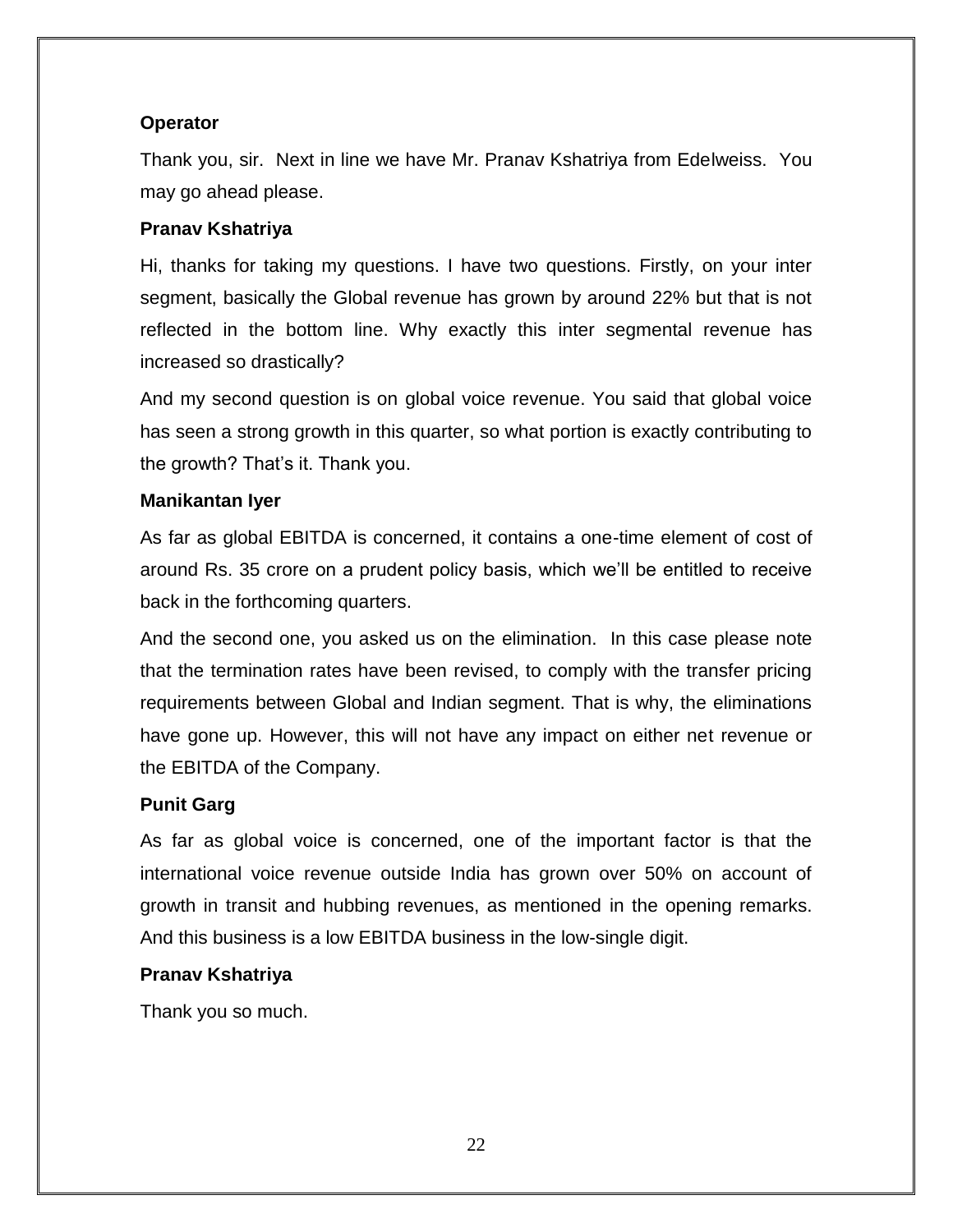### **Operator**

Thank you sir. Next in line, we have Priya Rohira from Axis Capital. You may go ahead madam.

### **Priya Rohira**

Hi. Good afternoon to the management team. I just wanted to understand more on the Capex front; is there any revised guideline over there? And secondly, I just wanted to check on the Global Operations, the one-time expense, is it Rs.35 crore or is it one item towards USF support and then one towards the access which makes it to Rs.75 crore? So I just wanted a clarification over there.

### **Gurdeep Singh**

Thanks Priya, just to answer your question on the Capex guidance, it remains in the range of about Rs. 1,500 crore.

### **Punit Garg**

On the global voice one off charges, around Rs. 35 crore is on the USF front, which we have paid and we will receive the refund in next quarters. There is a one-time access charge adjustment which is in tune of around Rs. 50 crore.

### **Priya Rohira**

So cumulative is Rs.85 crore out of which Rs.35 crore will get recovered?

### **Punit Garg**

That's right.

### **Priya Rohira**

Sure. And the other clarification which I wanted, the supply of towers to R-Jio, do we consummate it entirely in Q4 for which we can look at monetization. Would that be the right way to look at it?

### **Gurdeep Singh**

Yes Priya, we are looking at completing the handover of tenancies to Jio to either in this quarter or it may spill over to April. And post that, we will take up the securitization.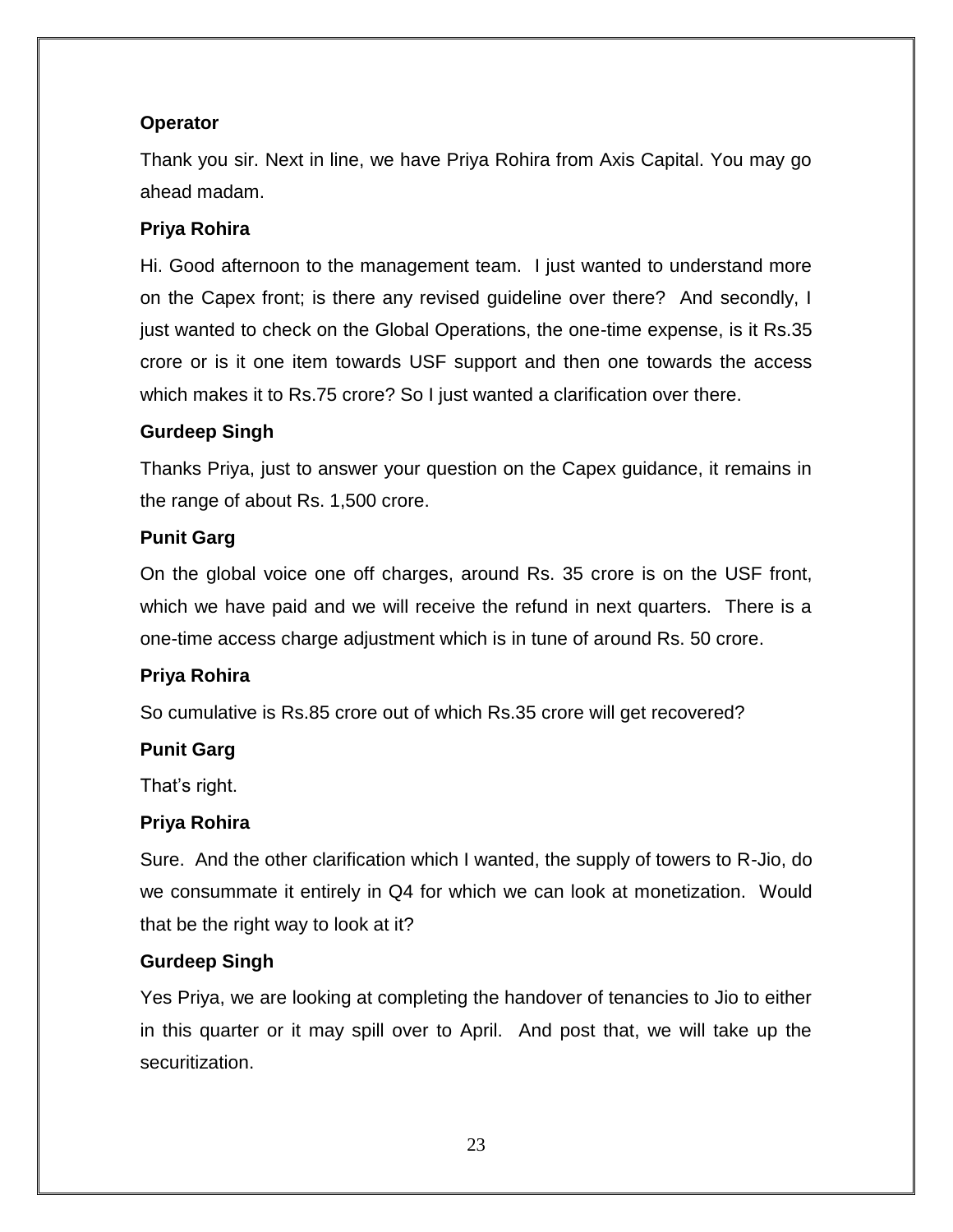### **Priya Rohira**

Okay, that's helpful. Thank you and wish you all the best.

### **Gurdeep Singh**

Thank you.

### **Operator**

Thank you madam.

### **Gurdeep Singh**

Mamta if there are no questions, I would just want to recapture a few points for everybody's benefit.

### **Operator**

No sir, you can go ahead.

### **Gurdeep Singh**

Okay. I just want to recapture for the benefit of all since we have been talking for several quarters. As you would recollect that about four quarters ago, we said that we are going a circle specific go-to-market strategy. We will put increased thrust on data. We will continue to weed out non-revenue paying subscribers and align them to cost to sell. And we will have a special focus on the CDMA business, especially in the light of the growing handset ecosystem.

I'm happy to share with you the following facts; the strategy is now fully in an execution mode on the ground and has started to bear the fruits. And this was the first quarter of a complete strategy in action on ground. It has largely happened due to focused execution.

First; 74% is now ‗GSM+Data' business and we continue to see the momentum of growing in line or ahead of the industry. Second; 26% is the revenue contributed in wireless by the CDMA voice and I'm happy to share that this is the first quarter when the CDMA voice for the full quarter has shown stabilized revenues. And this is largely coming on the back of improved handset ecosystem and we expect the ecosystem to only get stronger and thereby helping us to start growing these revenues. I see one more quarter of the stability of CDMA revenue